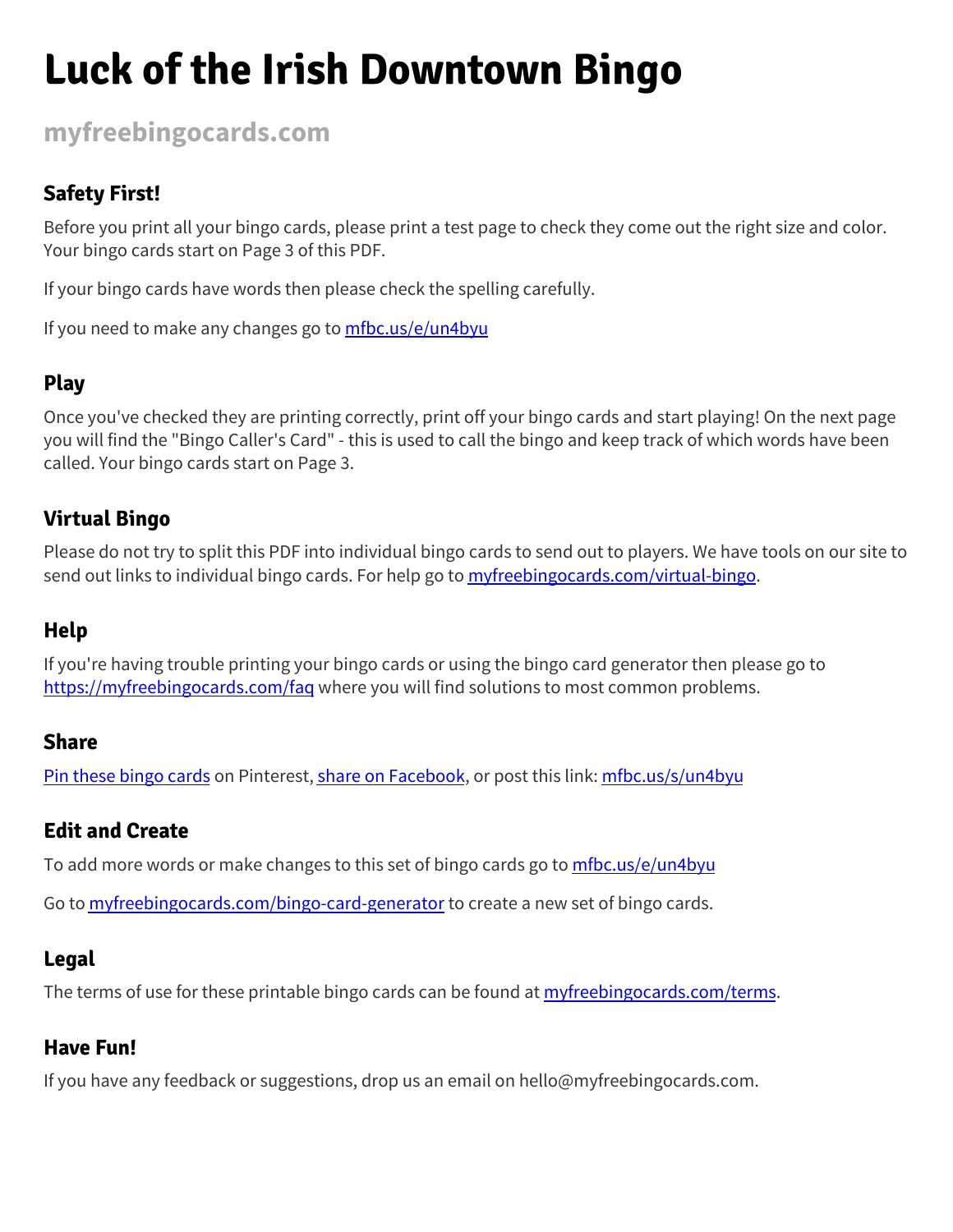### **Bingo Caller's Card**

Use your Bingo Caller's Card to call the bingo and keep track of which words you have already called.

Print two copies of the caller's card. Cut one copy up, fold the squares in half, and put them in a hat. To call the bingo, pull a square out of the hat, unfold it and read it out.

When you have called a word/number, tick it off on the second copy of the caller's card. You can use the second copy of the caller's card to check if a player has a winning card during a game.

| <b>A Little</b><br><b>Taste of</b><br><b>Heaven</b> | <b>Afresh</b><br><b>Salon</b>            | <b>Becky</b><br>Hudechek(Salon110)                      | <b>Drift</b><br>Away<br><b>Day Spa</b> | <b>Finished</b><br><b>Seams</b>              | <b>Juice</b><br>Light            |
|-----------------------------------------------------|------------------------------------------|---------------------------------------------------------|----------------------------------------|----------------------------------------------|----------------------------------|
| Lemon<br><b>Blush</b>                               | <b>Makley</b><br><b>Rehab</b><br>$+$ Co  | <b>Natalie's</b><br><b>Floral &amp;</b><br><b>Gifts</b> | <b>Overflow</b><br><b>Coffee</b><br>Co | <b>Quackers</b><br>Cafe &<br><b>Creamery</b> | <b>R&amp;K</b><br><b>Cafe II</b> |
| <b>Ruby &amp;</b><br><b>Pearl</b>                   | <b>The</b><br><b>Boot</b><br><b>Spot</b> | <b>The</b><br><b>Common</b><br><b>Room</b>              | <b>The</b><br>Goodie<br>Mill           |                                              |                                  |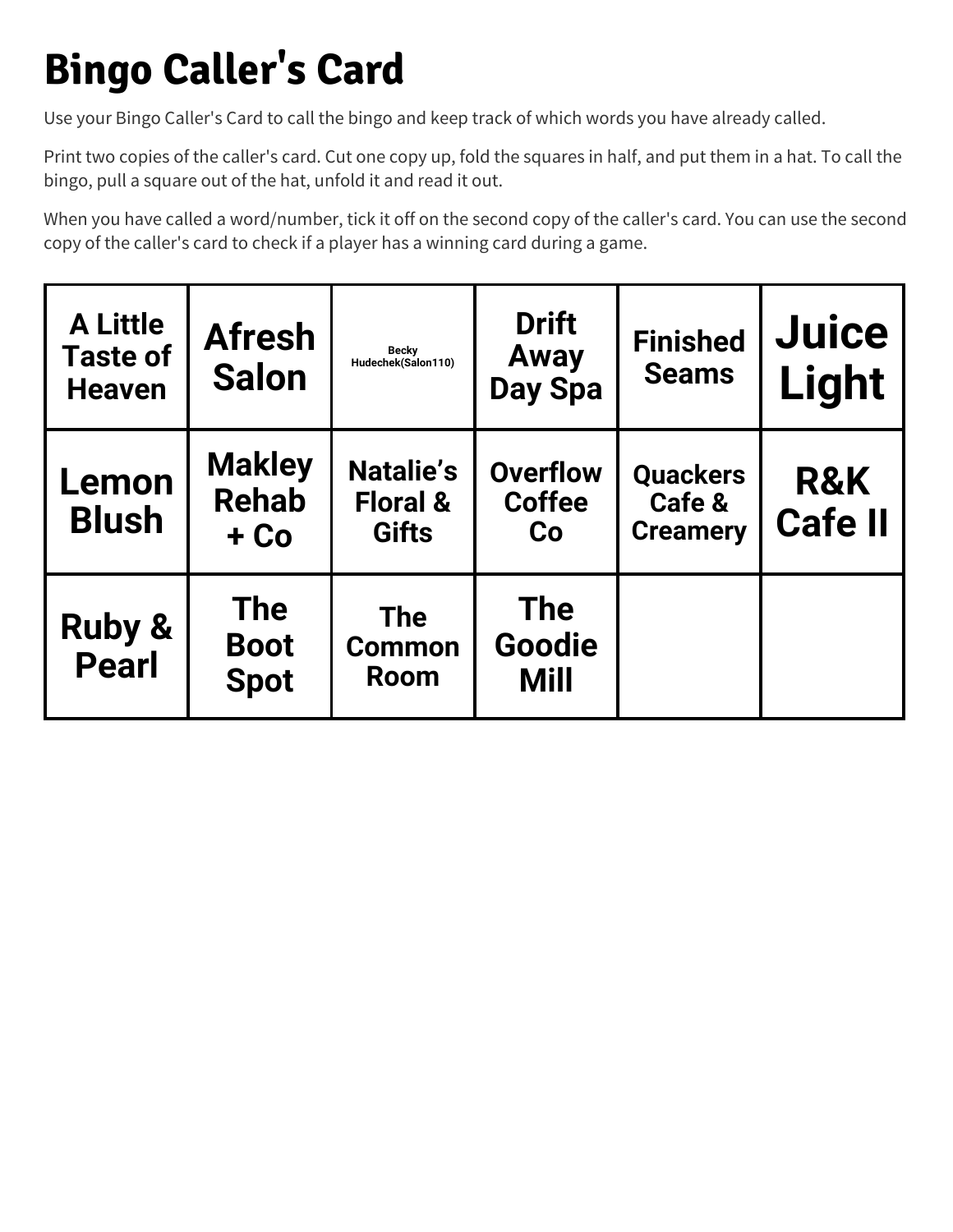# Luck of the Irish Downtown Bingo

| <b>Becky</b><br>Hudechek(Salon110)                      | <b>Juice</b><br>Light                                   | <b>Ruby &amp;</b><br><b>Pearl</b>                   | <b>The</b><br>Goodie<br><b>Mill</b>      |
|---------------------------------------------------------|---------------------------------------------------------|-----------------------------------------------------|------------------------------------------|
| <b>Quackers</b><br><b>Cafe &amp;</b><br><b>Creamery</b> | <b>The</b><br><b>Common</b><br><b>Room</b>              | <b>Finished</b><br><b>Seams</b>                     | <b>Afresh</b><br><b>Salon</b>            |
| Lemon<br><b>Blush</b>                                   | <b>Natalie's</b><br><b>Floral &amp;</b><br><b>Gifts</b> | <b>A Little</b><br><b>Taste of</b><br><b>Heaven</b> | <b>R&amp;K</b><br><b>Cafe II</b>         |
| <b>Makley</b><br><b>Rehab</b><br>+ Co                   | <b>Overflow</b><br><b>Coffee</b><br>Co                  | <b>Drift</b><br><b>Away</b><br><b>Day Spa</b>       | <b>The</b><br><b>Boot</b><br><b>Spot</b> |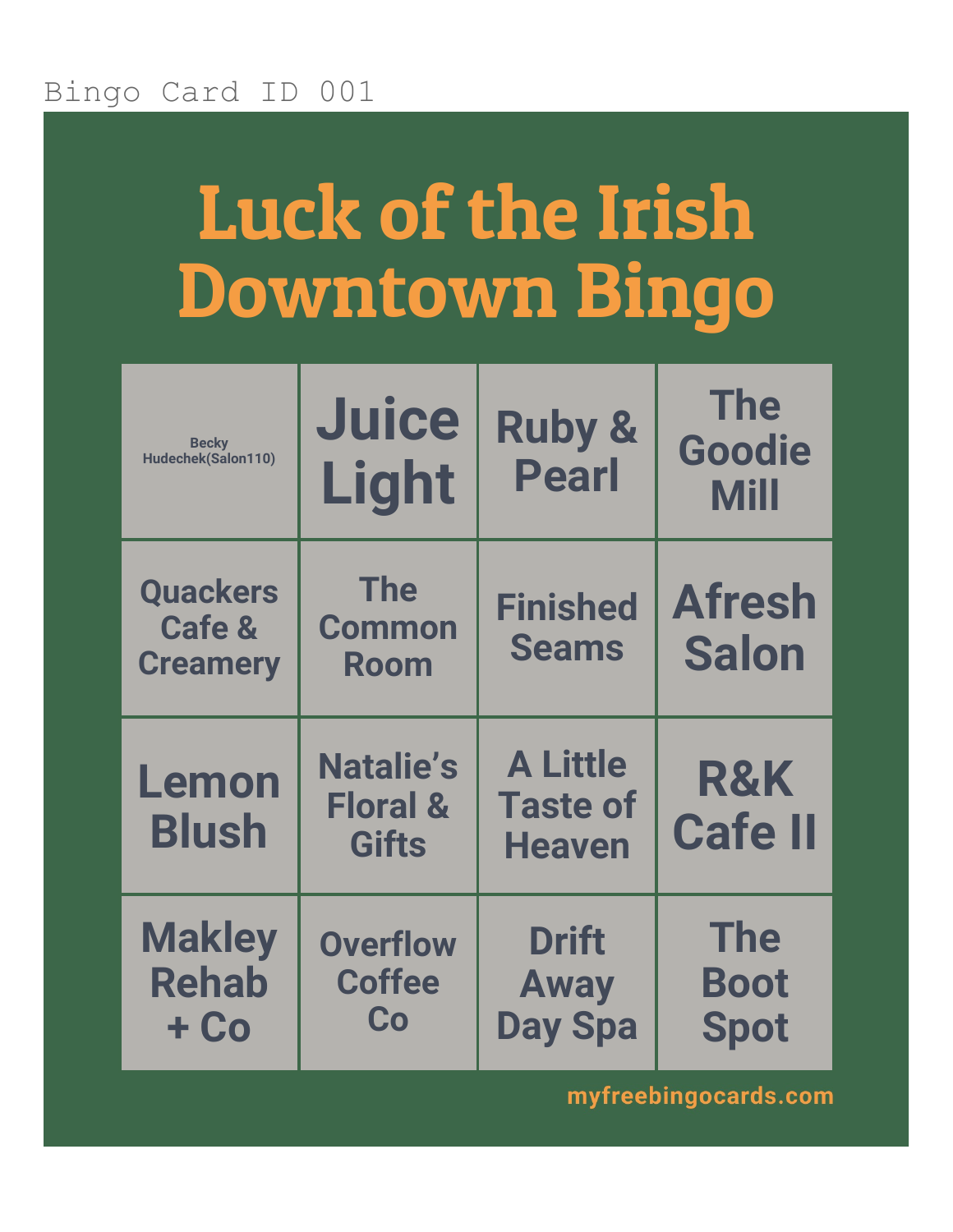## Luck of the Irish Downtown Bingo

| <b>The</b><br><b>Boot</b><br><b>Spot</b> | <b>Natalie's</b><br><b>Floral &amp;</b><br><b>Gifts</b> | <b>Quackers</b><br><b>Cafe &amp;</b><br><b>Creamery</b> | Lemon<br><b>Blush</b>                               |
|------------------------------------------|---------------------------------------------------------|---------------------------------------------------------|-----------------------------------------------------|
| <b>Juice</b><br>Light                    | <b>Drift</b><br><b>Away</b><br><b>Day Spa</b>           | <b>Overflow</b><br><b>Coffee</b><br>Co                  | <b>Afresh</b><br><b>Salon</b>                       |
| <b>Becky</b><br>Hudechek(Salon110)       | <b>Finished</b><br><b>Seams</b>                         | <b>R&amp;K</b><br><b>Cafe II</b>                        | <b>A Little</b><br><b>Taste of</b><br><b>Heaven</b> |
| <b>Makley</b><br><b>Rehab</b><br>$+$ Co  | <b>Ruby &amp;</b><br><b>Pearl</b>                       | <b>The</b><br>Goodie<br><b>Mill</b>                     | <b>The</b><br><b>Common</b><br><b>Room</b>          |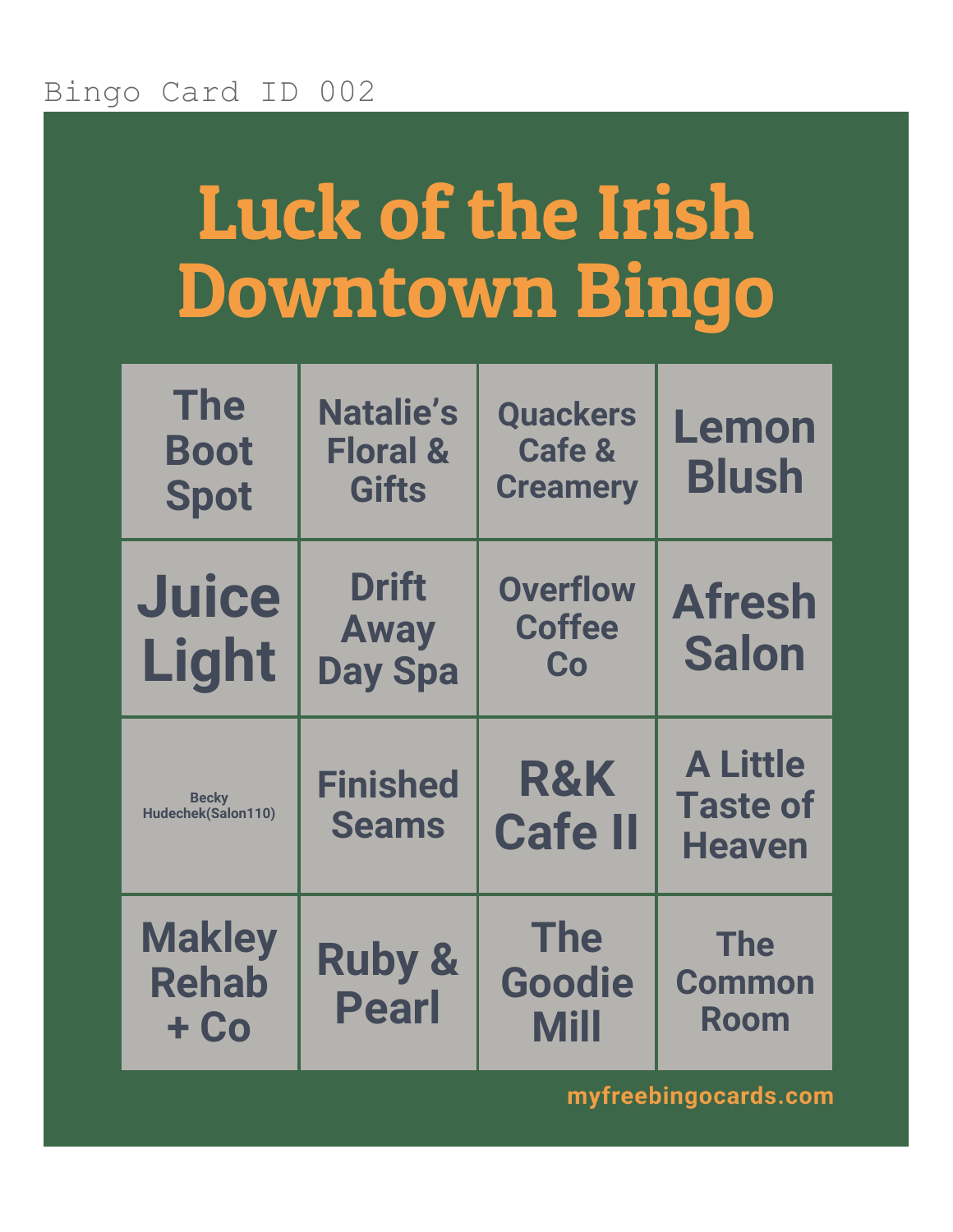# Luck of the Irish Downtown Bingo

| <b>The</b><br><b>Common</b><br>Room     | <b>Overflow</b><br><b>Coffee</b><br>Co              | <b>R&amp;K</b><br><b>Cafe II</b>                        | <b>Juice</b><br>Light                                   |
|-----------------------------------------|-----------------------------------------------------|---------------------------------------------------------|---------------------------------------------------------|
| <b>Becky</b><br>Hudechek(Salon110)      | Lemon<br><b>Blush</b>                               | <b>The</b><br><b>Boot</b><br><b>Spot</b>                | <b>Afresh</b><br><b>Salon</b>                           |
| <b>Makley</b><br><b>Rehab</b><br>$+$ Co | <b>A Little</b><br><b>Taste of</b><br><b>Heaven</b> | <b>Natalie's</b><br><b>Floral &amp;</b><br><b>Gifts</b> | <b>The</b><br>Goodie<br><b>Mill</b>                     |
| <b>Ruby &amp;</b><br><b>Pearl</b>       | <b>Drift</b><br><b>Away</b><br><b>Day Spa</b>       | <b>Finished</b><br><b>Seams</b>                         | <b>Quackers</b><br><b>Cafe &amp;</b><br><b>Creamery</b> |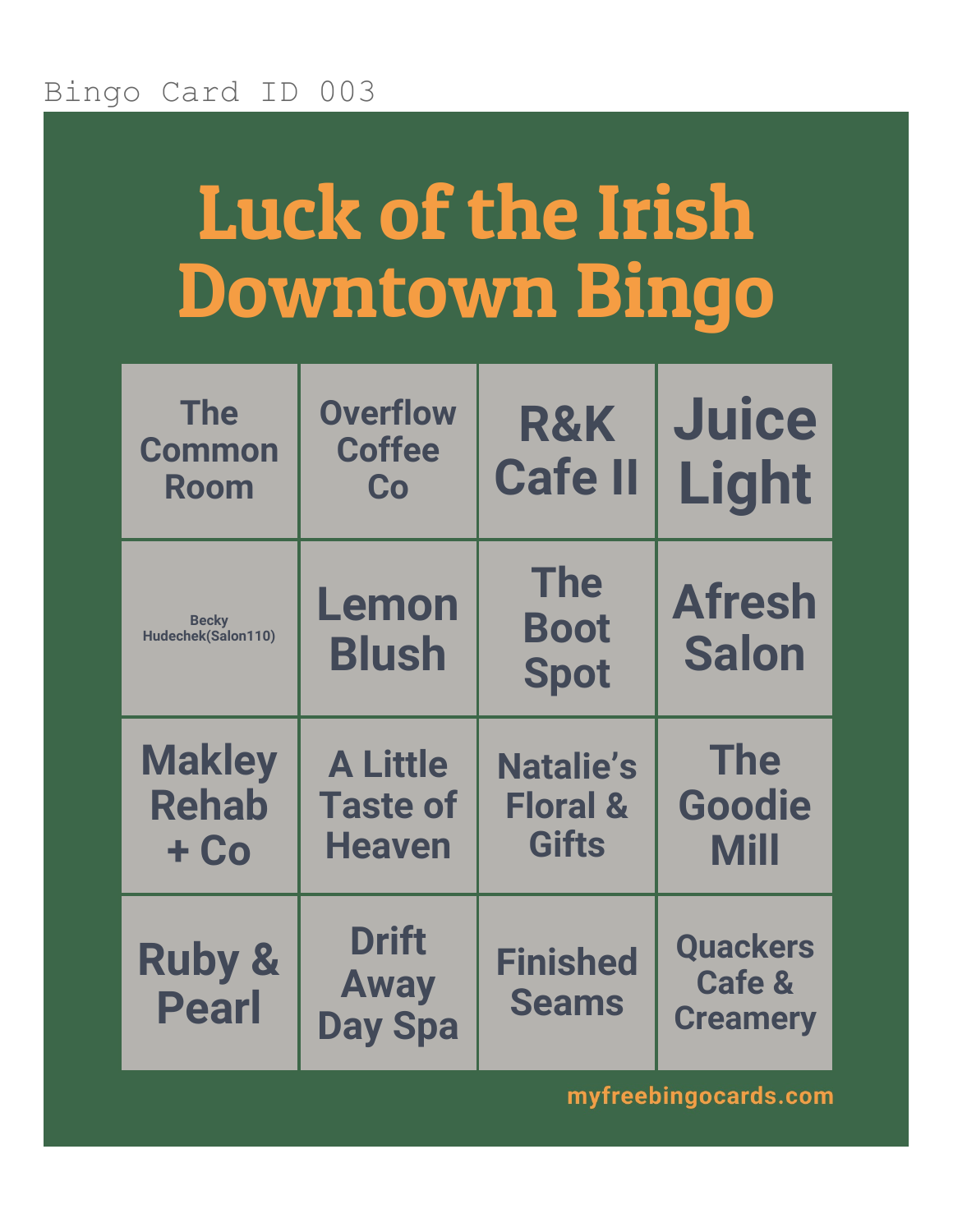### Luck of the Irish Downtown Bingo

| <b>Ruby &amp;</b><br><b>Pearl</b>  | <b>Finished</b><br><b>Seams</b>                         | <b>The</b><br><b>Boot</b><br><b>Spot</b> | <b>Afresh</b><br><b>Salon</b>                 |
|------------------------------------|---------------------------------------------------------|------------------------------------------|-----------------------------------------------|
| <b>The</b><br>Common<br>Room       | <b>The</b><br><b>Goodie</b><br><b>Mill</b>              | Lemon<br><b>Blush</b>                    | <b>Drift</b><br><b>Away</b><br><b>Day Spa</b> |
| <b>Juice</b><br>Light              | <b>Natalie's</b><br><b>Floral &amp;</b><br><b>Gifts</b> | <b>Overflow</b><br><b>Coffee</b><br>Co   | <b>Quackers</b><br>Cafe &<br><b>Creamery</b>  |
| <b>Becky</b><br>Hudechek(Salon110) | <b>A Little</b><br><b>Taste of</b><br><b>Heaven</b>     | <b>R&amp;K</b><br><b>Cafe II</b>         | <b>Makley</b><br><b>Rehab</b><br>$+$ Co       |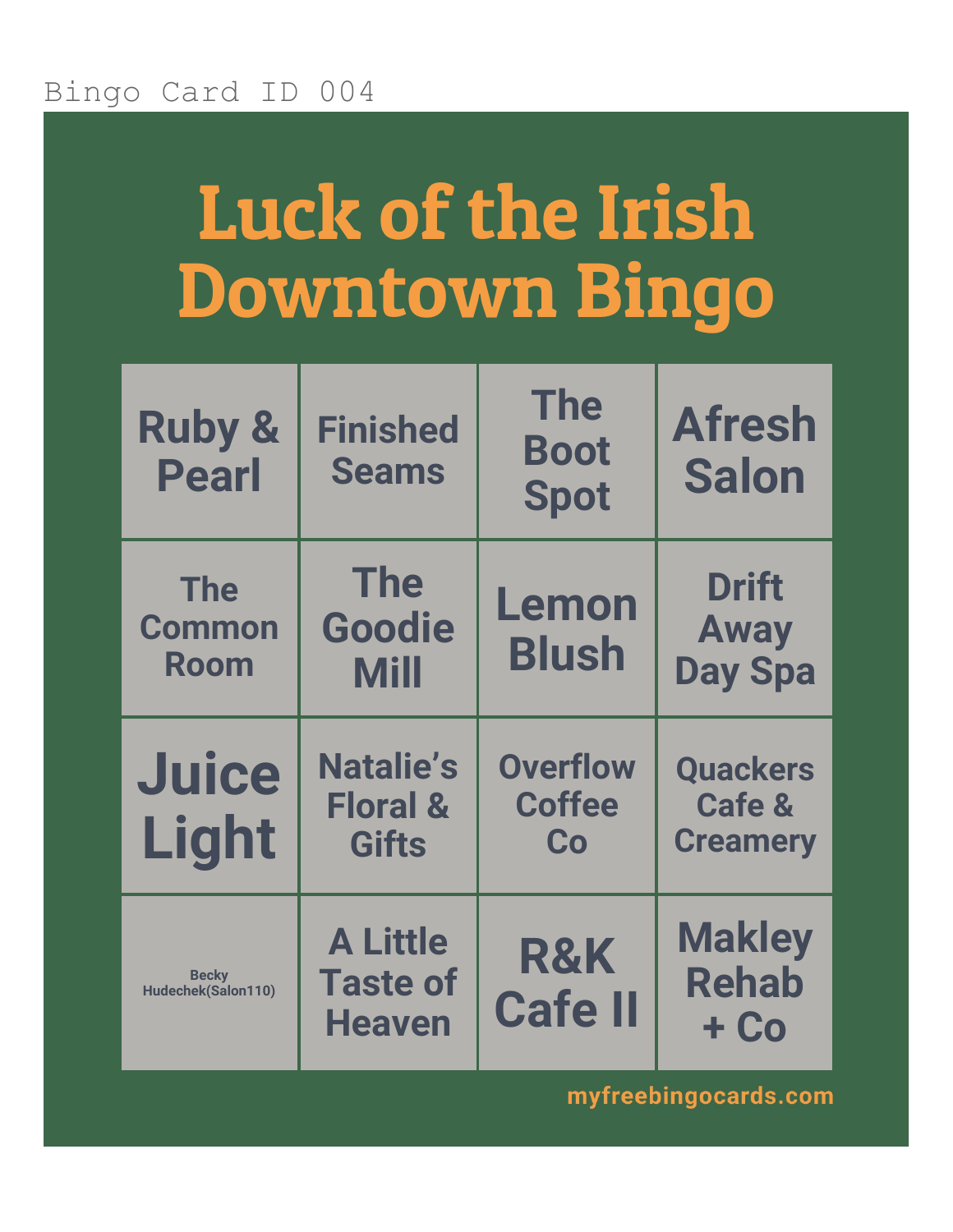# Luck of the Irish Downtown Bingo

| <b>Ruby &amp;</b><br><b>Pearl</b>                       | <b>Finished</b><br><b>Seams</b>               | <b>A Little</b><br><b>Taste of</b><br><b>Heaven</b> | Lemon<br><b>Blush</b>                                   |
|---------------------------------------------------------|-----------------------------------------------|-----------------------------------------------------|---------------------------------------------------------|
| <b>Natalie's</b><br><b>Floral &amp;</b><br><b>Gifts</b> | <b>Afresh</b><br><b>Salon</b>                 | <b>Becky</b><br>Hudechek(Salon110)                  | <b>Quackers</b><br><b>Cafe &amp;</b><br><b>Creamery</b> |
| <b>R&amp;K</b><br><b>Cafe II</b>                        | <b>Drift</b><br><b>Away</b><br><b>Day Spa</b> | <b>Juice</b><br>Light                               | <b>Overflow</b><br><b>Coffee</b><br>Co                  |
| <b>The</b><br><b>Common</b><br>Room                     | <b>Makley</b><br><b>Rehab</b>                 | <b>The</b><br><b>Boot</b>                           | <b>The</b><br>Goodie                                    |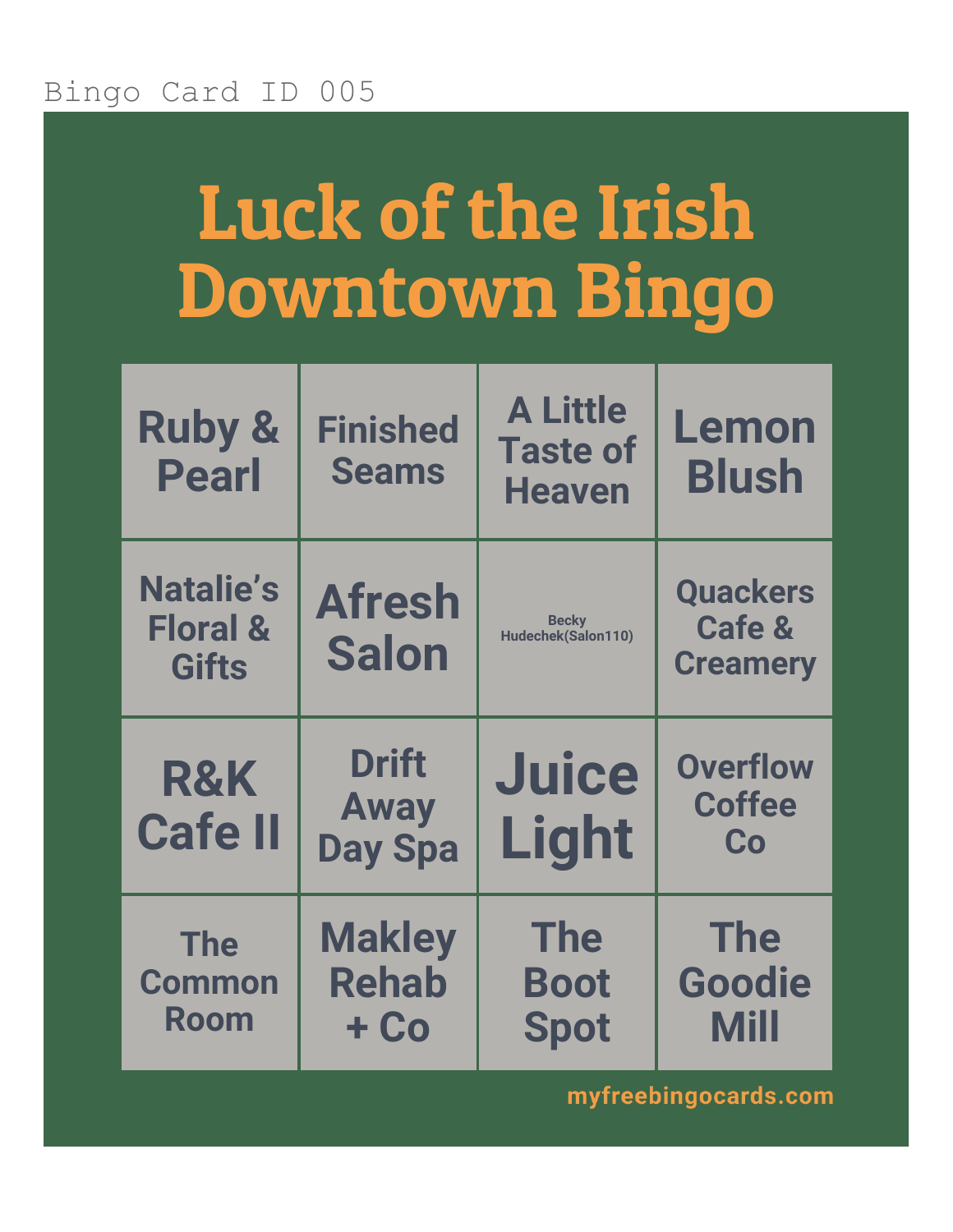# Luck of the Irish Downtown Bingo

| <b>Ruby &amp;</b><br><b>Pearl</b>      | <b>Becky</b><br>Hudechek(Salon110)                      | <b>Drift</b><br><b>Away</b><br><b>Day Spa</b>           | <b>Juice</b><br>Light                               |
|----------------------------------------|---------------------------------------------------------|---------------------------------------------------------|-----------------------------------------------------|
| Lemon<br><b>Blush</b>                  | <b>The</b><br><b>Boot</b><br><b>Spot</b>                | <b>The</b><br><b>Common</b><br><b>Room</b>              | <b>A Little</b><br><b>Taste of</b><br><b>Heaven</b> |
| <b>R&amp;K</b><br><b>Cafe II</b>       | <b>The</b><br><b>Goodie</b><br><b>Mill</b>              | <b>Natalie's</b><br><b>Floral &amp;</b><br><b>Gifts</b> | <b>Finished</b><br><b>Seams</b>                     |
| <b>Overflow</b><br><b>Coffee</b><br>Co | <b>Quackers</b><br><b>Cafe &amp;</b><br><b>Creamery</b> | <b>Afresh</b><br><b>Salon</b>                           | <b>Makley</b><br><b>Rehab</b><br>$+$ Co             |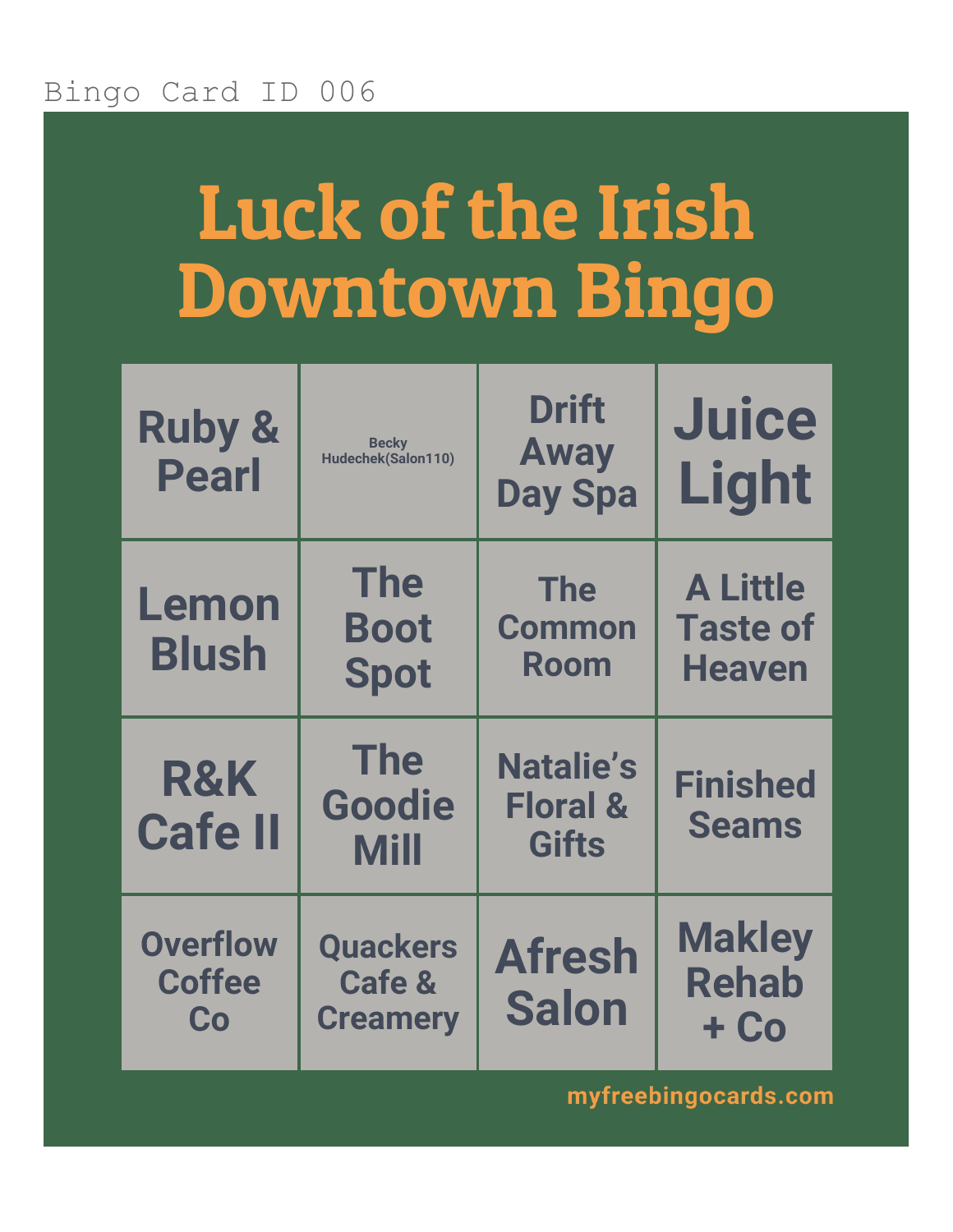# Luck of the Irish Downtown Bingo

| <b>Drift</b><br><b>Away</b><br><b>Day Spa</b>       | <b>The</b><br>Goodie<br><b>Mill</b> | <b>Makley</b><br><b>Rehab</b><br>$+$ Co | <b>Juice</b><br>Light                                   |
|-----------------------------------------------------|-------------------------------------|-----------------------------------------|---------------------------------------------------------|
| <b>R&amp;K</b><br><b>Cafe II</b>                    | <b>Afresh</b><br><b>Salon</b>       | Lemon<br><b>Blush</b>                   | <b>Quackers</b><br><b>Cafe &amp;</b><br><b>Creamery</b> |
| <b>The</b><br><b>Common</b><br>Room                 | <b>Ruby &amp;</b><br><b>Pearl</b>   | <b>Overflow</b><br><b>Coffee</b><br>Co  | <b>The</b><br><b>Boot</b><br><b>Spot</b>                |
| <b>A Little</b><br><b>Taste of</b><br><b>Heaven</b> | <b>Becky</b><br>Hudechek(Salon110)  | <b>Finished</b><br><b>Seams</b>         | <b>Natalie's</b><br><b>Floral &amp;</b><br><b>Gifts</b> |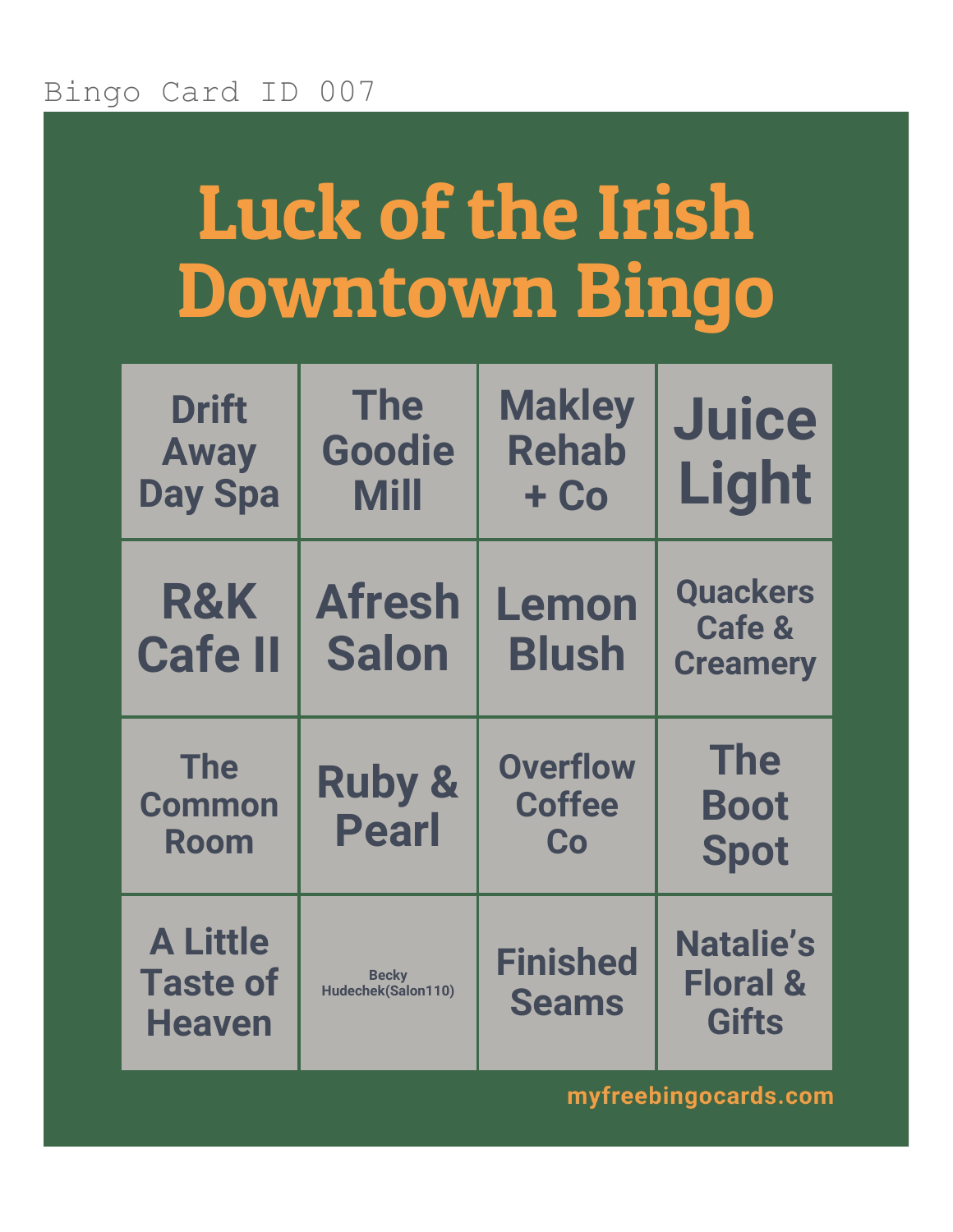# Luck of the Irish Downtown Bingo

| <b>Quackers</b>               | <b>Natalie's</b>                  | <b>A Little</b>                 | <b>Drift</b>                        |
|-------------------------------|-----------------------------------|---------------------------------|-------------------------------------|
| <b>Cafe &amp;</b>             | <b>Floral &amp;</b>               | <b>Taste of</b>                 | <b>Away</b>                         |
| <b>Creamery</b>               | <b>Gifts</b>                      | <b>Heaven</b>                   | <b>Day Spa</b>                      |
| <b>Afresh</b><br><b>Salon</b> | <b>Ruby &amp;</b><br><b>Pearl</b> | <b>Finished</b><br><b>Seams</b> | <b>The</b><br><b>Common</b><br>Room |
|                               |                                   |                                 |                                     |
| <b>Becky</b>                  | <b>Juice</b>                      | Lemon                           | <b>R&amp;K</b>                      |
| Hudechek(Salon110)            | Light                             | <b>Blush</b>                    | <b>Cafe II</b>                      |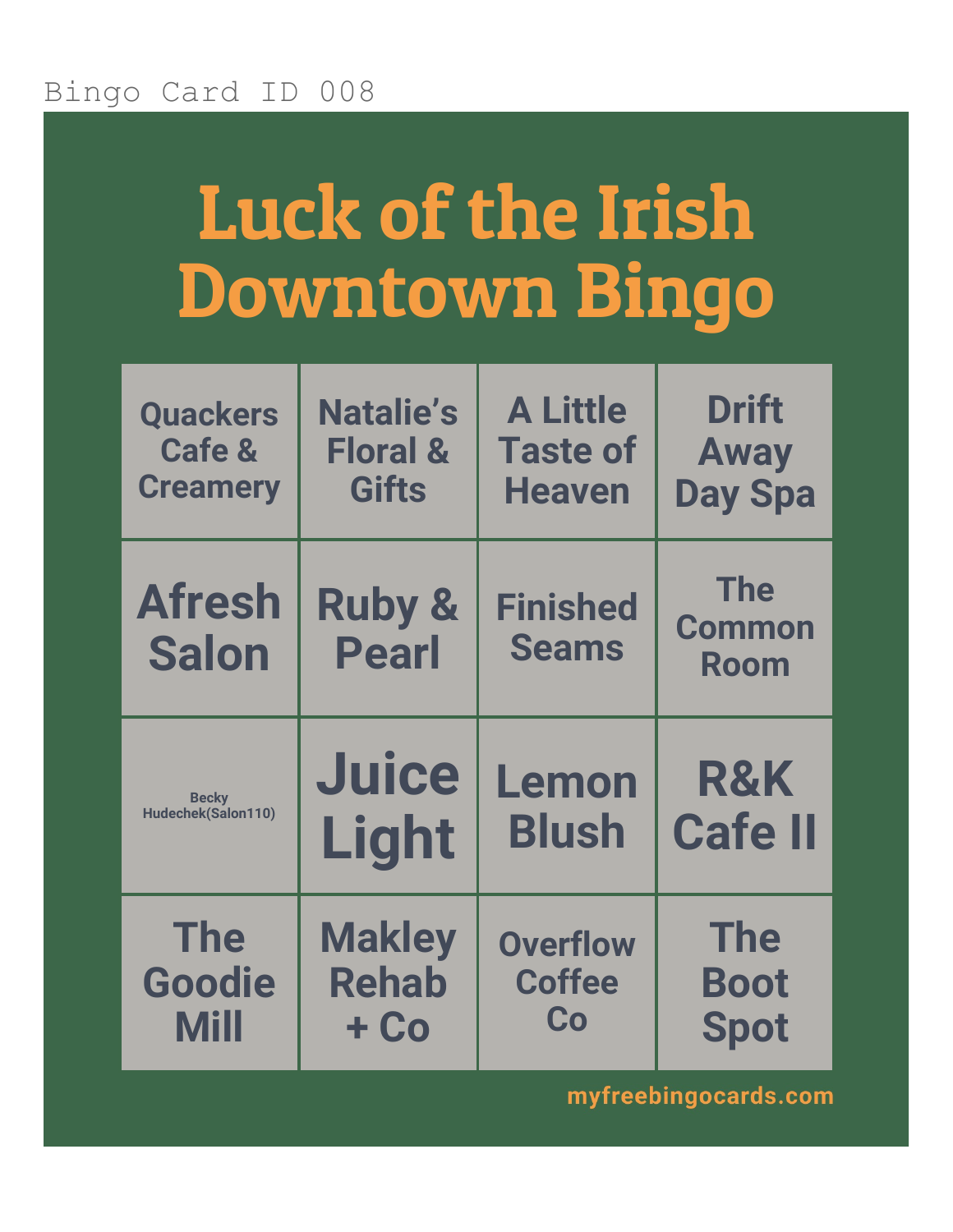## Luck of the Irish Downtown Bingo

| <b>Natalie's</b><br><b>Floral &amp;</b><br><b>Gifts</b> | <b>Overflow</b><br><b>Coffee</b><br>Co                  | <b>The</b><br><b>Boot</b><br><b>Spot</b>            | <b>Afresh</b><br><b>Salon</b>                 |
|---------------------------------------------------------|---------------------------------------------------------|-----------------------------------------------------|-----------------------------------------------|
| <b>Finished</b><br><b>Seams</b>                         | <b>Juice</b><br>Light                                   | <b>R&amp;K</b><br><b>Cafe II</b>                    | <b>Ruby &amp;</b><br><b>Pearl</b>             |
| <b>The</b><br><b>Common</b><br>Room                     | Lemon<br><b>Blush</b>                                   | <b>Makley</b><br><b>Rehab</b><br>$+$ Co             | <b>Drift</b><br><b>Away</b><br><b>Day Spa</b> |
| <b>The</b><br><b>Goodie</b><br><b>Mill</b>              | <b>Quackers</b><br><b>Cafe &amp;</b><br><b>Creamery</b> | <b>A Little</b><br><b>Taste of</b><br><b>Heaven</b> | <b>Becky</b><br>Hudechek(Salon110)            |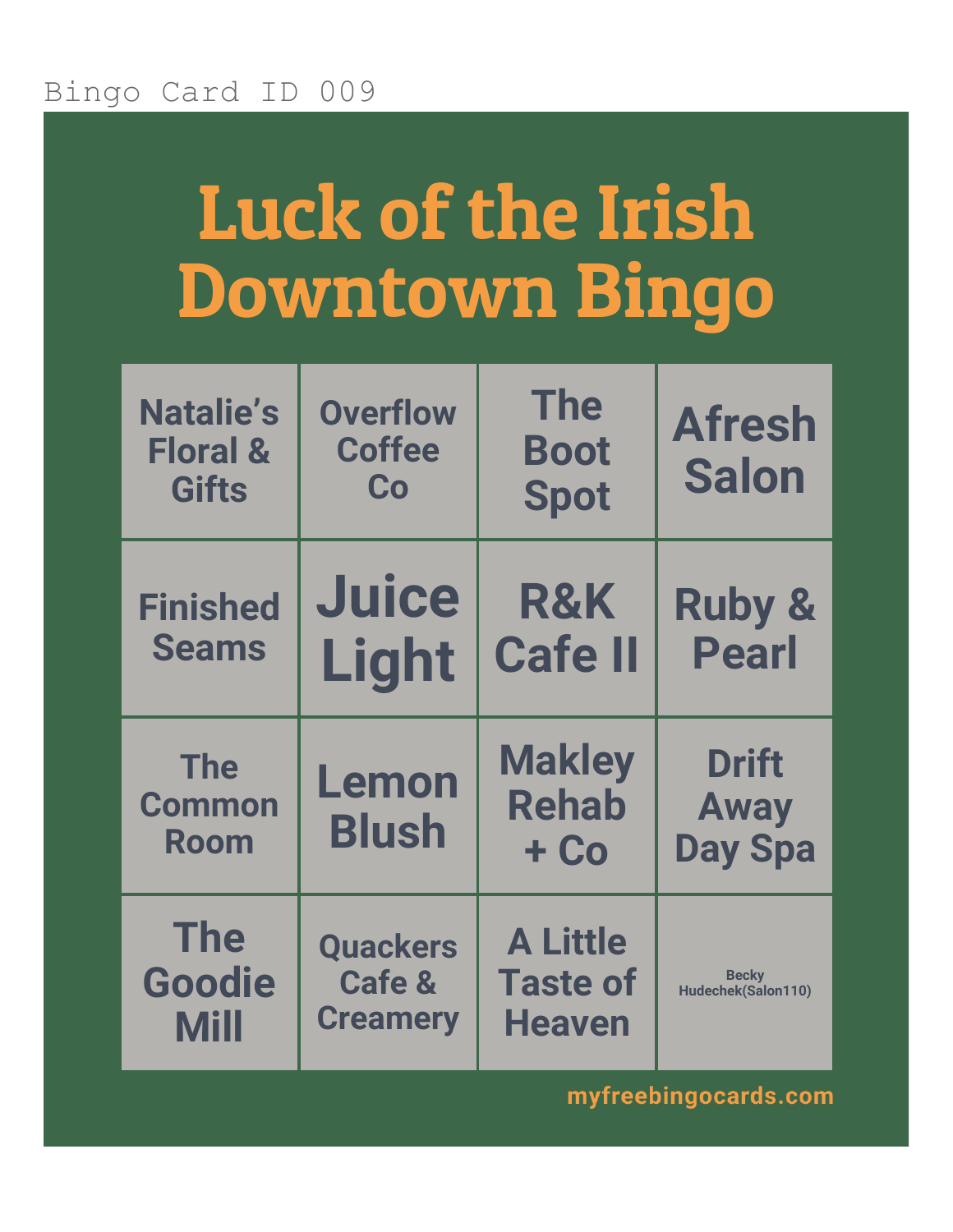# Luck of the Irish Downtown Bingo

| <b>The</b><br>Goodie<br><b>Mill</b>                     | <b>Becky</b><br>Hudechek(Salon110) | <b>Drift</b><br><b>Away</b><br><b>Day Spa</b>           | <b>Makley</b><br><b>Rehab</b><br>$+$ Co    |
|---------------------------------------------------------|------------------------------------|---------------------------------------------------------|--------------------------------------------|
| Lemon<br><b>Blush</b>                                   | <b>Afresh</b><br><b>Salon</b>      | <b>A Little</b><br><b>Taste of</b><br><b>Heaven</b>     | <b>The</b><br><b>Boot</b><br><b>Spot</b>   |
| <b>Overflow</b><br><b>Coffee</b><br>Co                  | R&K<br><b>Cafe II</b>              | <b>Ruby &amp;</b><br><b>Pearl</b>                       | <b>Finished</b><br><b>Seams</b>            |
| <b>Quackers</b><br><b>Cafe &amp;</b><br><b>Creamery</b> | <b>Juice</b><br>Light              | <b>Natalie's</b><br><b>Floral &amp;</b><br><b>Gifts</b> | <b>The</b><br><b>Common</b><br><b>Room</b> |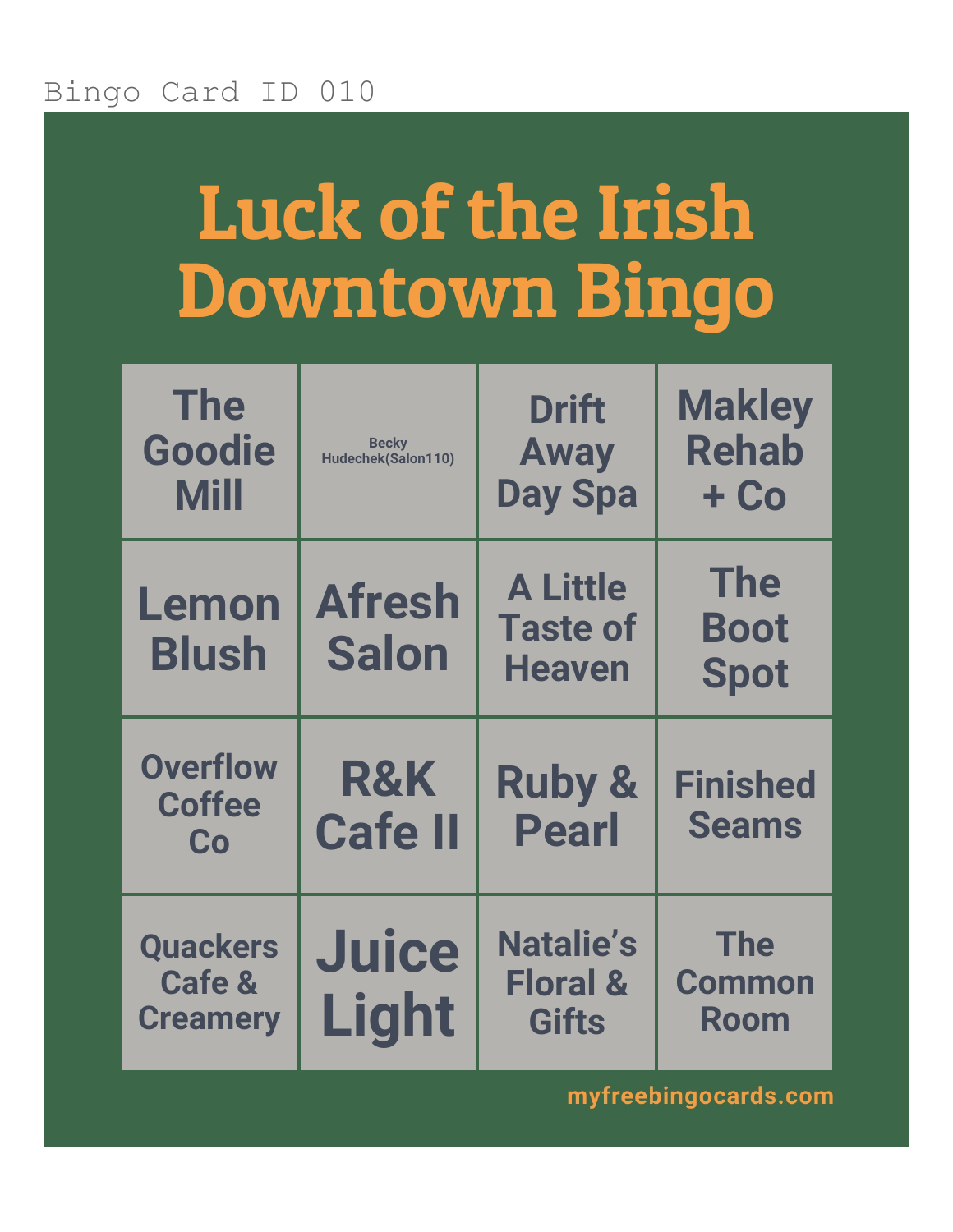# Luck of the Irish Downtown Bingo

| <b>Becky</b><br>Hudechek(Salon110)                      | <b>Afresh</b><br><b>Salon</b>              | <b>Juice</b><br>Light                                   | <b>The</b><br><b>Common</b><br><b>Room</b>          |
|---------------------------------------------------------|--------------------------------------------|---------------------------------------------------------|-----------------------------------------------------|
| <b>Natalie's</b><br><b>Floral &amp;</b><br><b>Gifts</b> | <b>Makley</b><br><b>Rehab</b><br>$+$ Co    | <b>Ruby &amp;</b><br><b>Pearl</b>                       | <b>The</b><br><b>Boot</b><br><b>Spot</b>            |
| R&K<br><b>Cafe II</b>                                   | <b>The</b><br><b>Goodie</b><br><b>Mill</b> | <b>Drift</b><br><b>Away</b><br><b>Day Spa</b>           | <b>A Little</b><br><b>Taste of</b><br><b>Heaven</b> |
| <b>Finished</b><br><b>Seams</b>                         | Lemon<br><b>Blush</b>                      | <b>Quackers</b><br><b>Cafe &amp;</b><br><b>Creamery</b> | <b>Overflow</b><br><b>Coffee</b><br>Co              |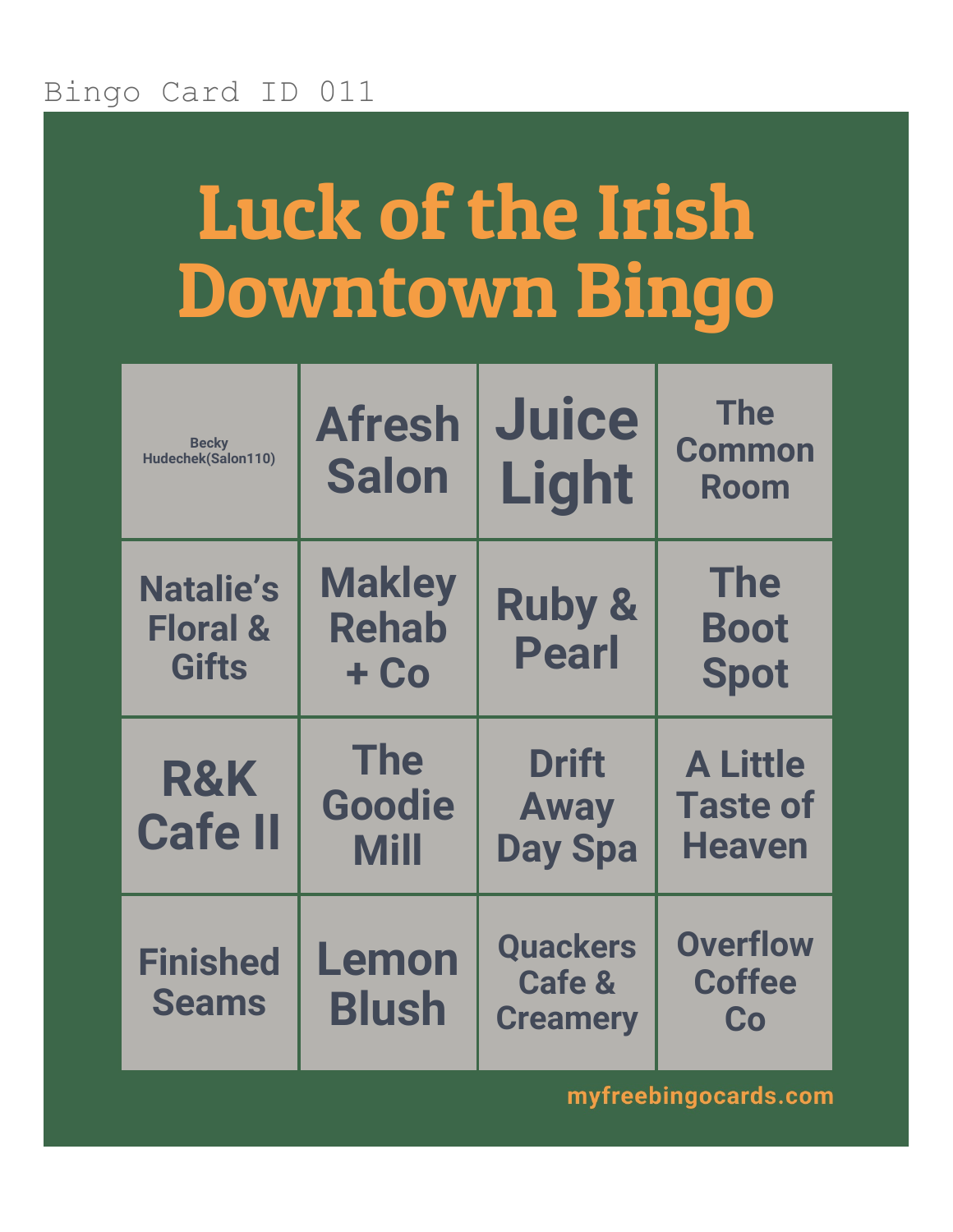## Luck of the Irish Downtown Bingo

| <b>The</b><br><b>Common</b><br>Room    | <b>Makley</b><br><b>Rehab</b><br>$+$ Co  | Lemon<br><b>Blush</b>                                   | <b>Becky</b><br>Hudechek(Salon110)                  |
|----------------------------------------|------------------------------------------|---------------------------------------------------------|-----------------------------------------------------|
| <b>Overflow</b><br><b>Coffee</b><br>Co | <b>The</b><br><b>Boot</b><br><b>Spot</b> | <b>Quackers</b><br><b>Cafe &amp;</b><br><b>Creamery</b> | <b>Juice</b><br>Light                               |
|                                        |                                          |                                                         |                                                     |
| <b>R&amp;K</b><br><b>Cafe II</b>       | <b>Afresh</b><br><b>Salon</b>            | <b>Ruby &amp;</b><br><b>Pearl</b>                       | <b>A Little</b><br><b>Taste of</b><br><b>Heaven</b> |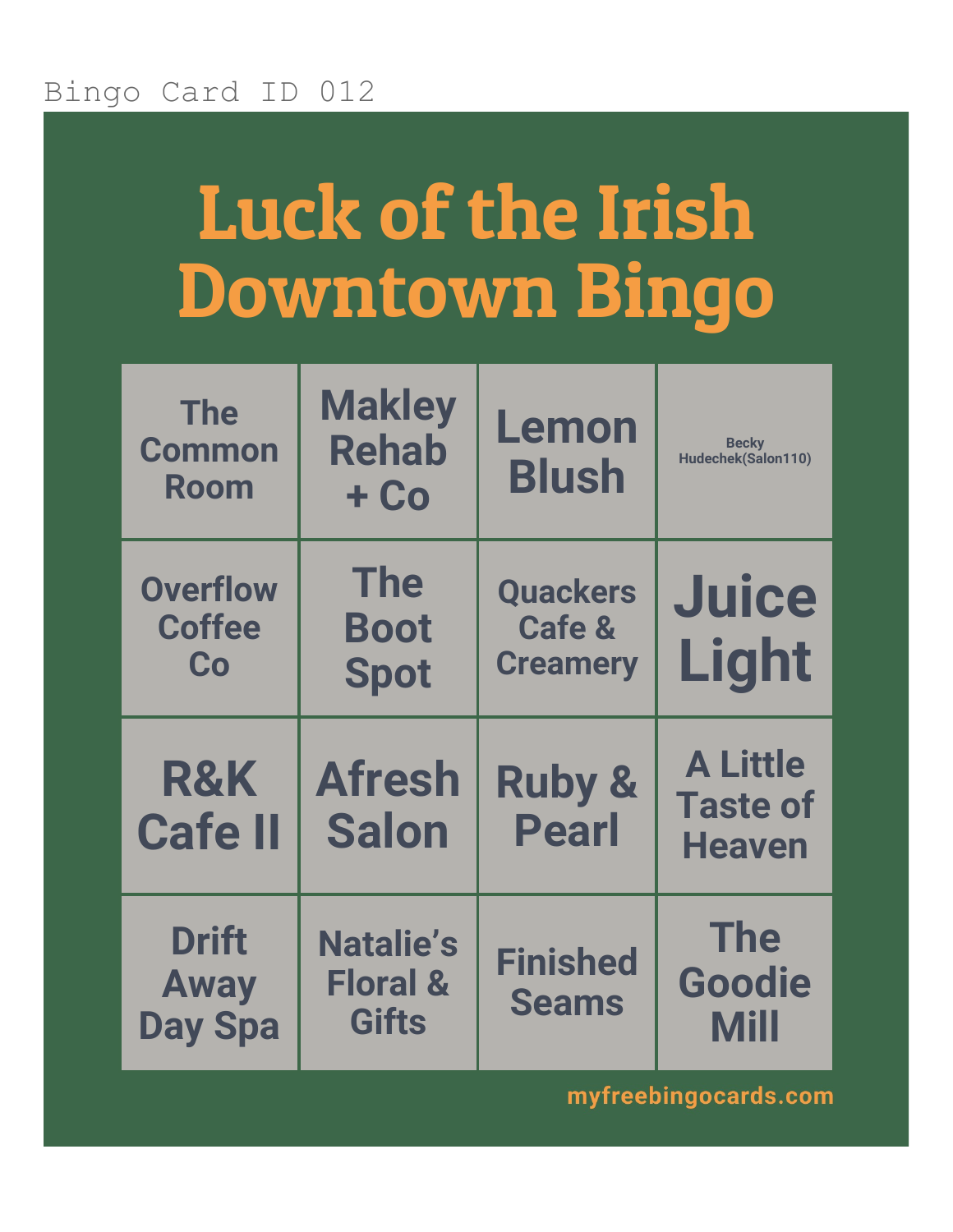# Luck of the Irish Downtown Bingo

| <b>Natalie's</b><br><b>Floral &amp;</b><br><b>Gifts</b> | <b>Finished</b><br><b>Seams</b>                         | <b>Overflow</b><br><b>Coffee</b><br>Co | <b>The</b><br><b>Boot</b><br><b>Spot</b>   |
|---------------------------------------------------------|---------------------------------------------------------|----------------------------------------|--------------------------------------------|
| <b>Drift</b><br><b>Away</b><br><b>Day Spa</b>           | <b>Juice</b><br>Light                                   | <b>The</b><br><b>Common</b><br>Room    | Lemon<br><b>Blush</b>                      |
| <b>Makley</b><br><b>Rehab</b><br>$+$ Co                 | <b>A Little</b><br><b>Taste of</b><br><b>Heaven</b>     | <b>Afresh</b><br><b>Salon</b>          | <b>The</b><br><b>Goodie</b><br><b>Mill</b> |
| <b>Becky</b><br>Hudechek(Salon110)                      | <b>Quackers</b><br><b>Cafe &amp;</b><br><b>Creamery</b> | <b>R&amp;K</b><br><b>Cafe II</b>       | <b>Ruby &amp;</b><br><b>Pearl</b>          |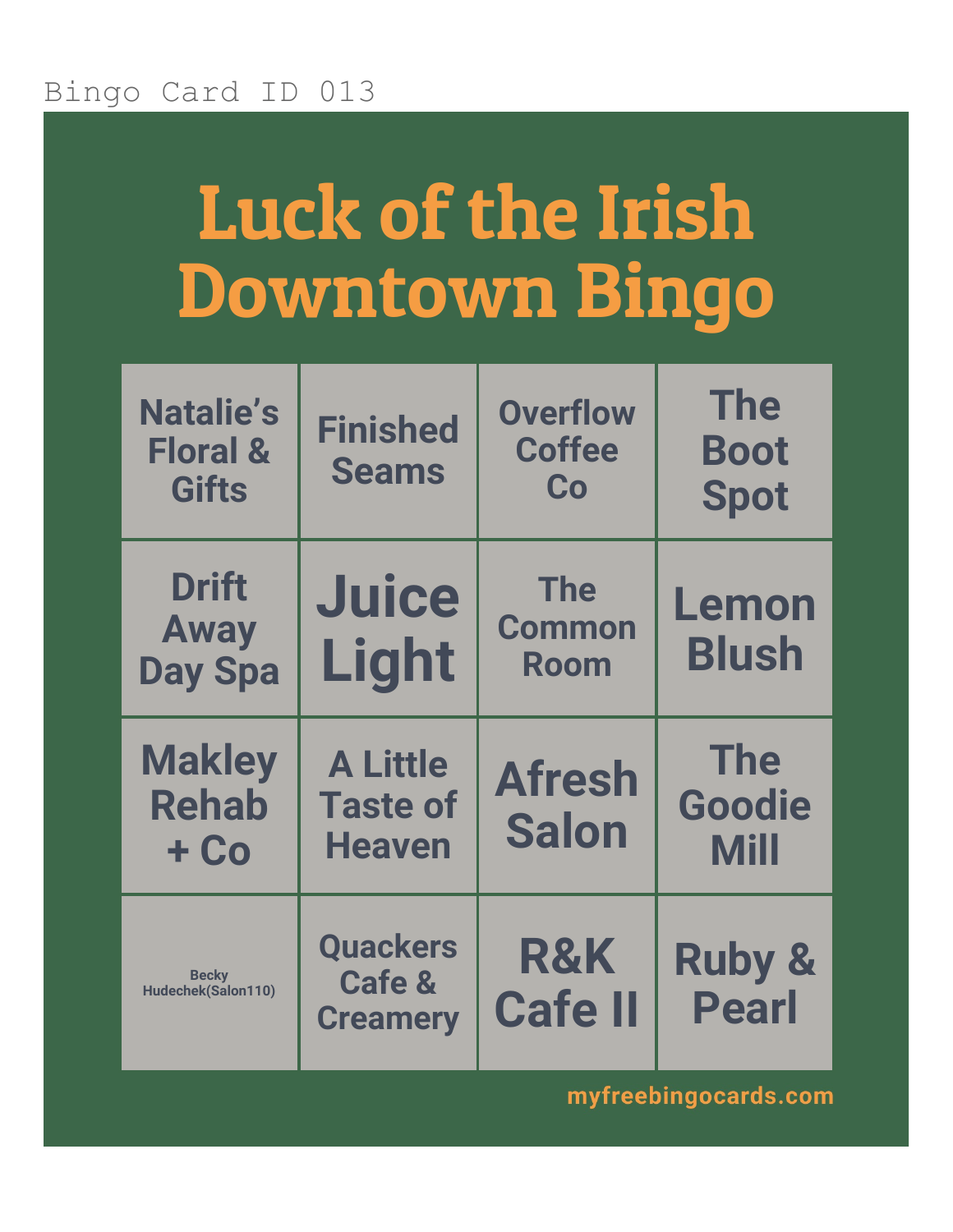# Luck of the Irish Downtown Bingo

| <b>Overflow</b><br><b>Coffee</b><br>Co              | <b>Finished</b><br><b>Seams</b>                         | <b>R&amp;K</b><br><b>Cafe II</b>           | <b>Drift</b><br><b>Away</b><br><b>Day Spa</b> |
|-----------------------------------------------------|---------------------------------------------------------|--------------------------------------------|-----------------------------------------------|
| <b>The</b><br><b>Boot</b><br><b>Spot</b>            | <b>Quackers</b><br><b>Cafe &amp;</b><br><b>Creamery</b> | <b>The</b><br><b>Common</b><br><b>Room</b> | Lemon<br><b>Blush</b>                         |
| <b>A Little</b><br><b>Taste of</b><br><b>Heaven</b> | <b>Ruby &amp;</b><br><b>Pearl</b>                       | <b>The</b><br>Goodie<br><b>Mill</b>        | <b>Afresh</b><br><b>Salon</b>                 |
| <b>Juice</b><br>Light                               | <b>Becky</b><br>Hudechek(Salon110)                      | <b>Makley</b><br><b>Rehab</b>              | <b>Natalie's</b><br><b>Floral &amp;</b>       |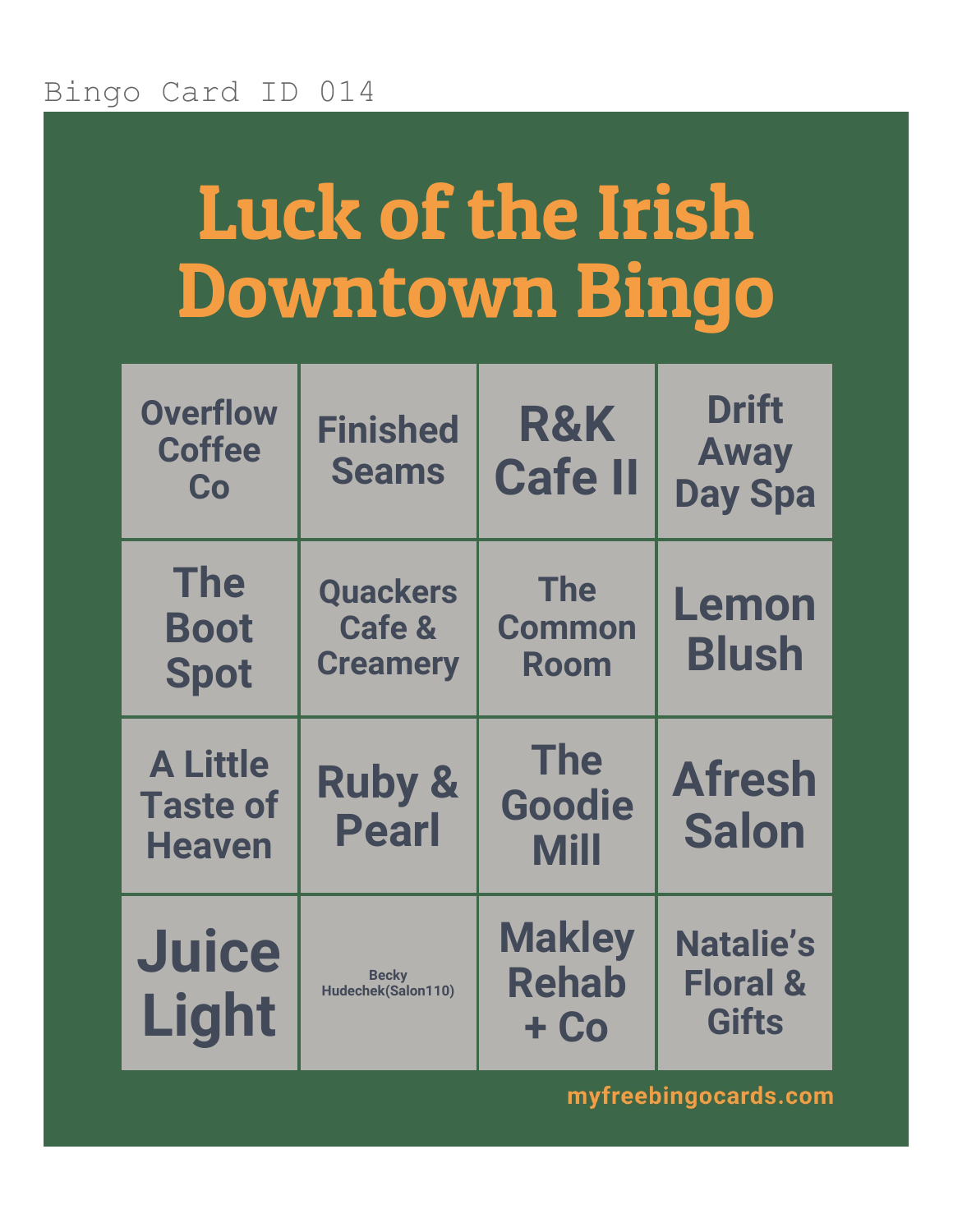# Luck of the Irish Downtown Bingo

| <b>Makley</b><br><b>Rehab</b><br>$+$ Co       | <b>Natalie's</b><br><b>Floral &amp;</b><br><b>Gifts</b> | <b>Ruby &amp;</b><br><b>Pearl</b> | <b>Becky</b><br>Hudechek(Salon110)                  |
|-----------------------------------------------|---------------------------------------------------------|-----------------------------------|-----------------------------------------------------|
| <b>The</b><br><b>Boot</b><br><b>Spot</b>      | <b>Afresh</b><br><b>Salon</b>                           | <b>Juice</b><br>Light             | <b>The</b><br><b>Common</b><br><b>Room</b>          |
| <b>Finished</b><br><b>Seams</b>               | <b>Quackers</b><br><b>Cafe &amp;</b><br><b>Creamery</b> | Lemon<br><b>Blush</b>             | <b>A Little</b><br><b>Taste of</b><br><b>Heaven</b> |
| <b>Drift</b><br><b>Away</b><br><b>Day Spa</b> | <b>Overflow</b><br><b>Coffee</b><br>Co                  | <b>R&amp;K</b><br><b>Cafe II</b>  | <b>The</b><br><b>Goodie</b><br><b>Mill</b>          |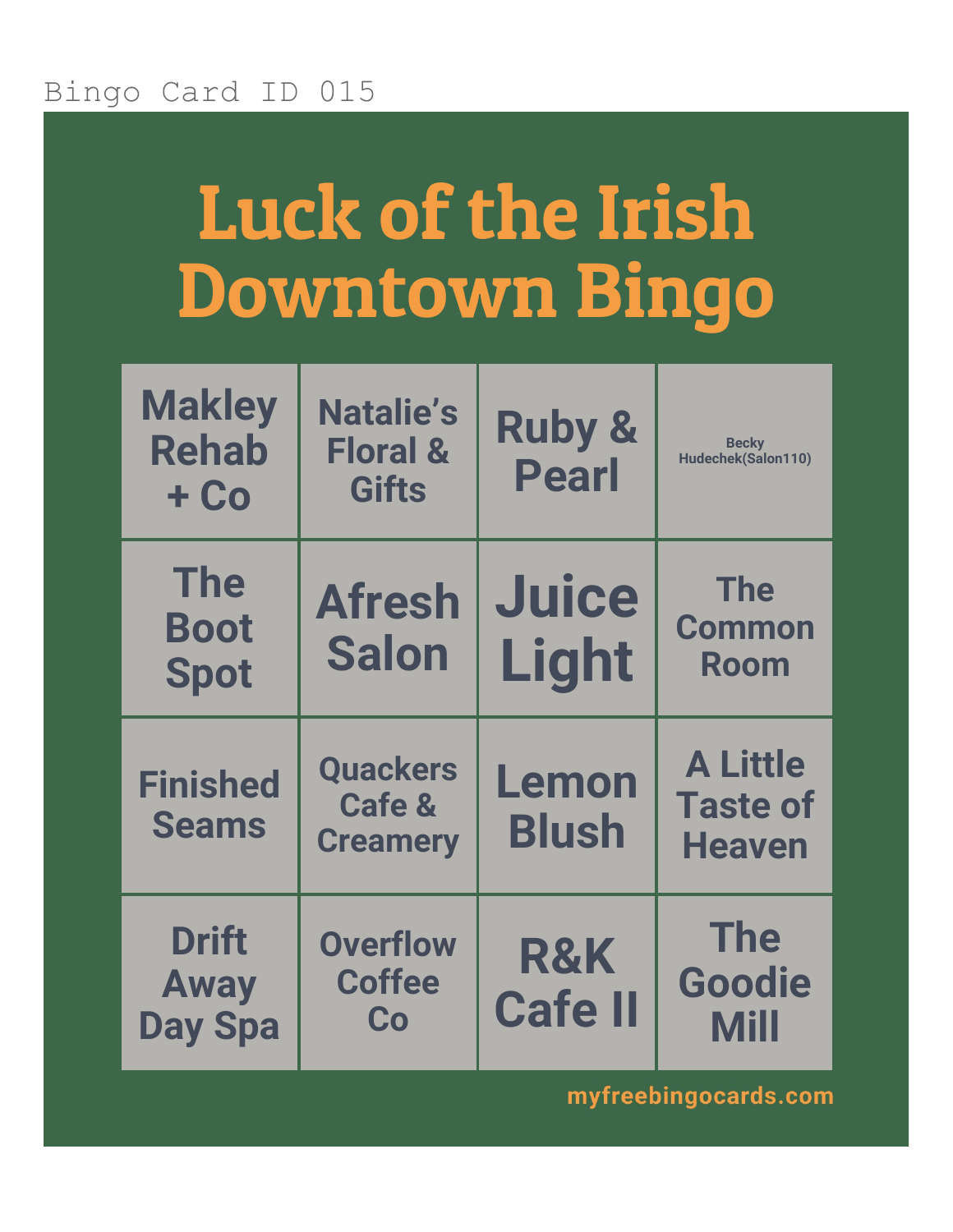# Luck of the Irish Downtown Bingo

| <b>Afresh</b><br><b>Salon</b>            | R&K<br><b>Cafe II</b>                               | <b>The</b><br><b>Common</b><br><b>Room</b>              | Lemon<br><b>Blush</b>             |
|------------------------------------------|-----------------------------------------------------|---------------------------------------------------------|-----------------------------------|
| <b>The</b><br><b>Boot</b><br><b>Spot</b> | <b>A Little</b><br><b>Taste of</b><br><b>Heaven</b> | <b>The</b><br>Goodie<br><b>Mill</b>                     | <b>Ruby &amp;</b><br><b>Pearl</b> |
| <b>Overflow</b><br><b>Coffee</b><br>Co   | <b>Quackers</b><br>Cafe &<br><b>Creamery</b>        | <b>Natalie's</b><br><b>Floral &amp;</b><br><b>Gifts</b> | <b>Finished</b><br><b>Seams</b>   |
| <b>Becky</b><br>Hudechek(Salon110)       | <b>Makley</b><br><b>Rehab</b><br>+ Co               | <b>Drift</b><br><b>Away</b><br><b>Day Spa</b>           | <b>Juice</b><br>Light             |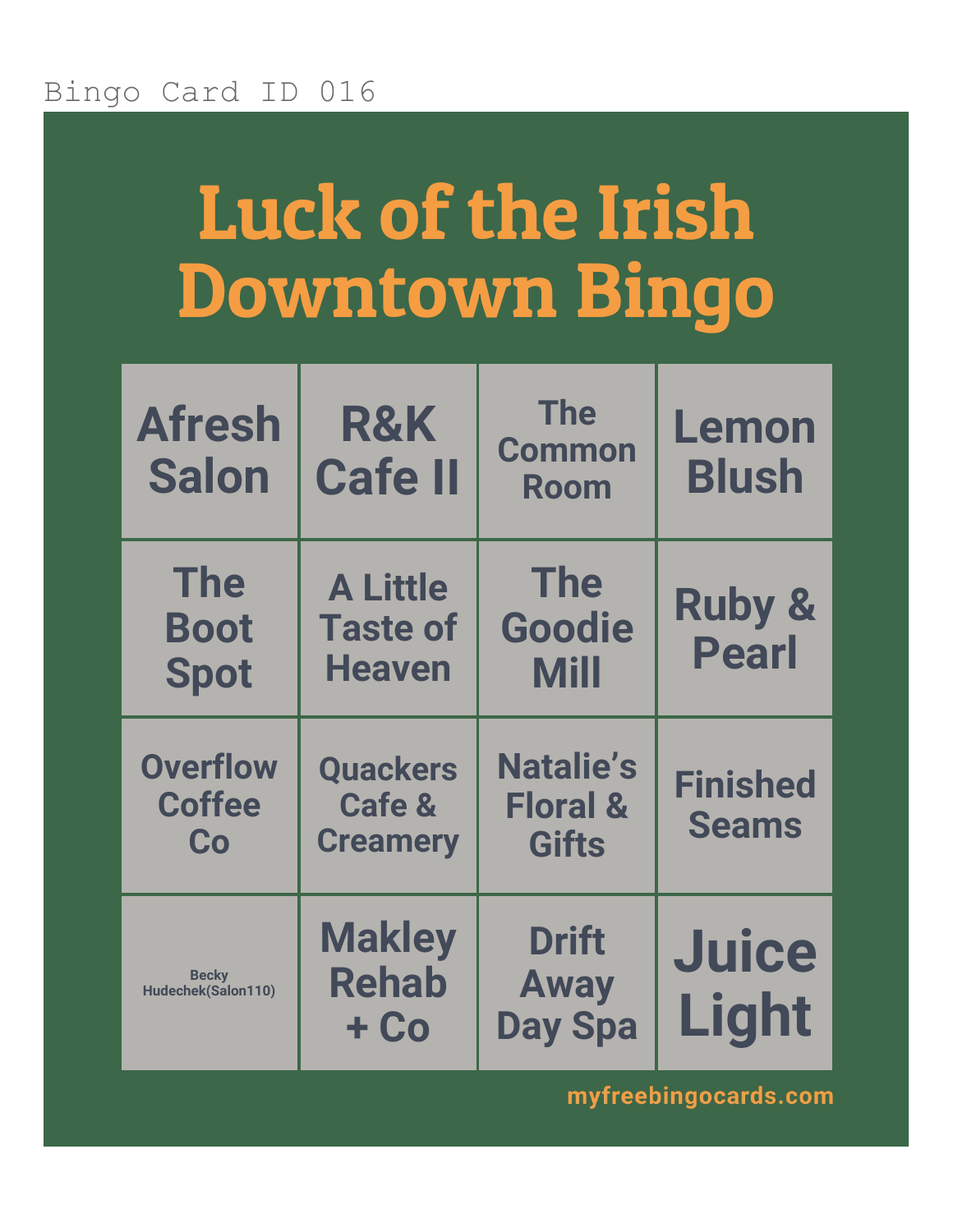# Luck of the Irish Downtown Bingo

| <b>The</b><br><b>Common</b><br>Room                 | <b>Ruby &amp;</b><br><b>Pearl</b>                       | <b>Finished</b><br><b>Seams</b>                         | <b>Juice</b><br>Light                  |
|-----------------------------------------------------|---------------------------------------------------------|---------------------------------------------------------|----------------------------------------|
| <b>Becky</b><br>Hudechek(Salon110)                  | <b>Makley</b><br><b>Rehab</b><br>$+$ Co                 | <b>Natalie's</b><br><b>Floral &amp;</b><br><b>Gifts</b> | <b>Overflow</b><br><b>Coffee</b><br>Co |
| <b>A Little</b><br><b>Taste of</b><br><b>Heaven</b> | <b>Quackers</b><br><b>Cafe &amp;</b><br><b>Creamery</b> | <b>The</b><br><b>Boot</b><br><b>Spot</b>                | <b>R&amp;K</b><br><b>Cafe II</b>       |
| <b>Drift</b><br><b>Away</b><br><b>Day Spa</b>       | <b>The</b><br>Goodie<br><b>Mill</b>                     | <b>Afresh</b><br><b>Salon</b>                           | Lemon<br><b>Blush</b>                  |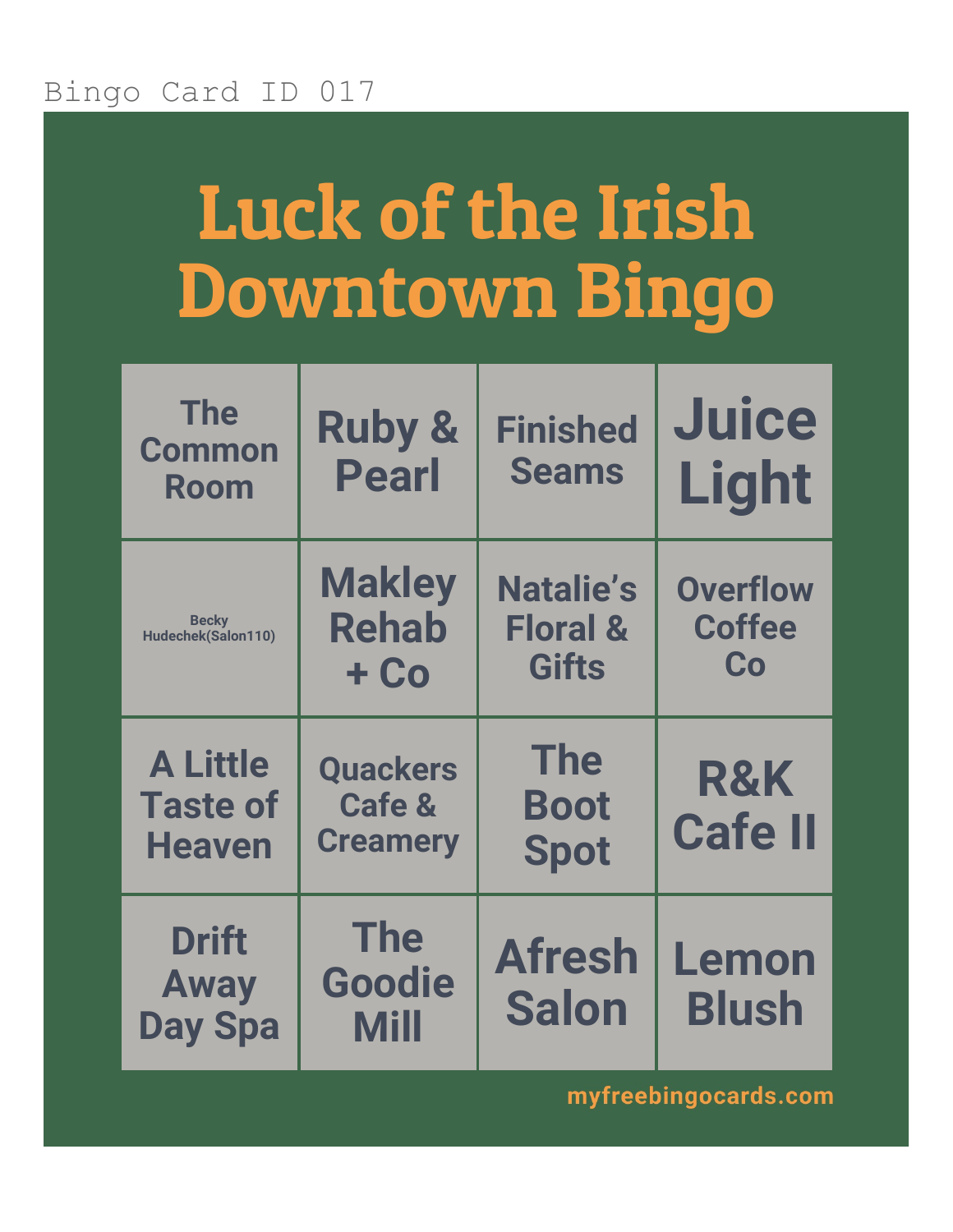### Luck of the Irish Downtown Bingo

| <b>Becky</b><br>Hudechek(Salon110)                      | <b>R&amp;K</b><br><b>Cafe II</b>           | <b>A Little</b><br><b>Taste of</b><br><b>Heaven</b>     | <b>Finished</b><br><b>Seams</b>   |
|---------------------------------------------------------|--------------------------------------------|---------------------------------------------------------|-----------------------------------|
| <b>The</b><br><b>Boot</b><br><b>Spot</b>                | <b>The</b><br><b>Common</b><br><b>Room</b> | <b>The</b><br>Goodie<br><b>Mill</b>                     | <b>Ruby &amp;</b><br><b>Pearl</b> |
| <b>Natalie's</b><br><b>Floral &amp;</b><br><b>Gifts</b> | <b>Overflow</b><br><b>Coffee</b><br>Co     | <b>Quackers</b><br><b>Cafe &amp;</b><br><b>Creamery</b> | Lemon<br><b>Blush</b>             |
| <b>Juice</b><br>Light                                   | <b>Makley</b><br><b>Rehab</b><br>+ Co      | <b>Drift</b><br><b>Away</b><br><b>Day Spa</b>           | <b>Afresh</b><br><b>Salon</b>     |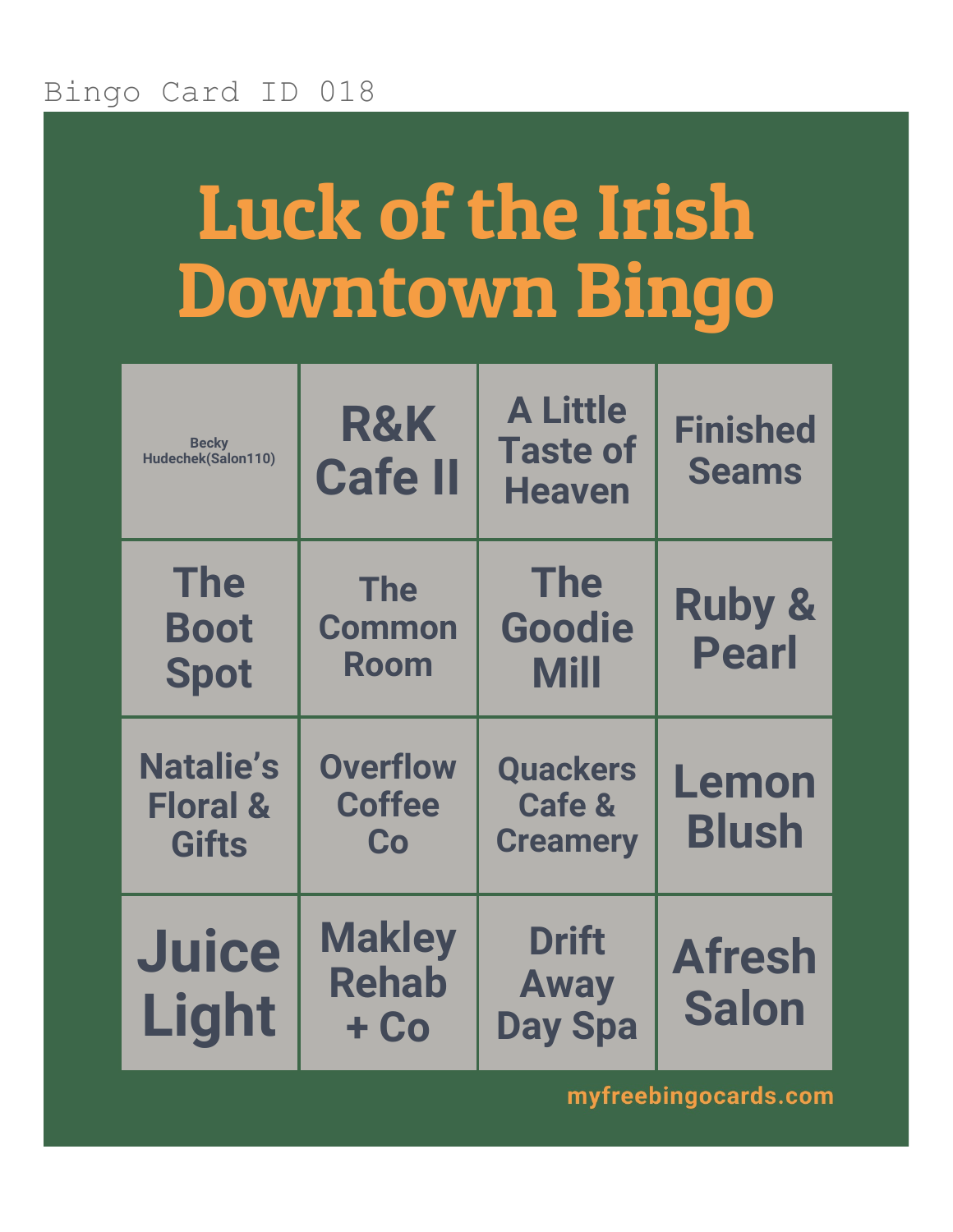## Luck of the Irish Downtown Bingo

| <b>Quackers</b><br><b>Cafe &amp;</b><br><b>Creamery</b> | Lemon<br><b>Blush</b>                                   | <b>Drift</b><br><b>Away</b><br><b>Day Spa</b> | <b>Overflow</b><br><b>Coffee</b><br>Co   |
|---------------------------------------------------------|---------------------------------------------------------|-----------------------------------------------|------------------------------------------|
| <b>R&amp;K</b><br><b>Cafe II</b>                        | <b>Natalie's</b><br><b>Floral &amp;</b><br><b>Gifts</b> | <b>Finished</b><br><b>Seams</b>               | <b>The</b><br><b>Boot</b><br><b>Spot</b> |
|                                                         |                                                         |                                               |                                          |
| <b>The</b><br>Goodie<br>Mill                            | <b>Juice</b><br>Light                                   | <b>Afresh</b><br><b>Salon</b>                 | <b>Makley</b><br><b>Rehab</b><br>$+$ Co  |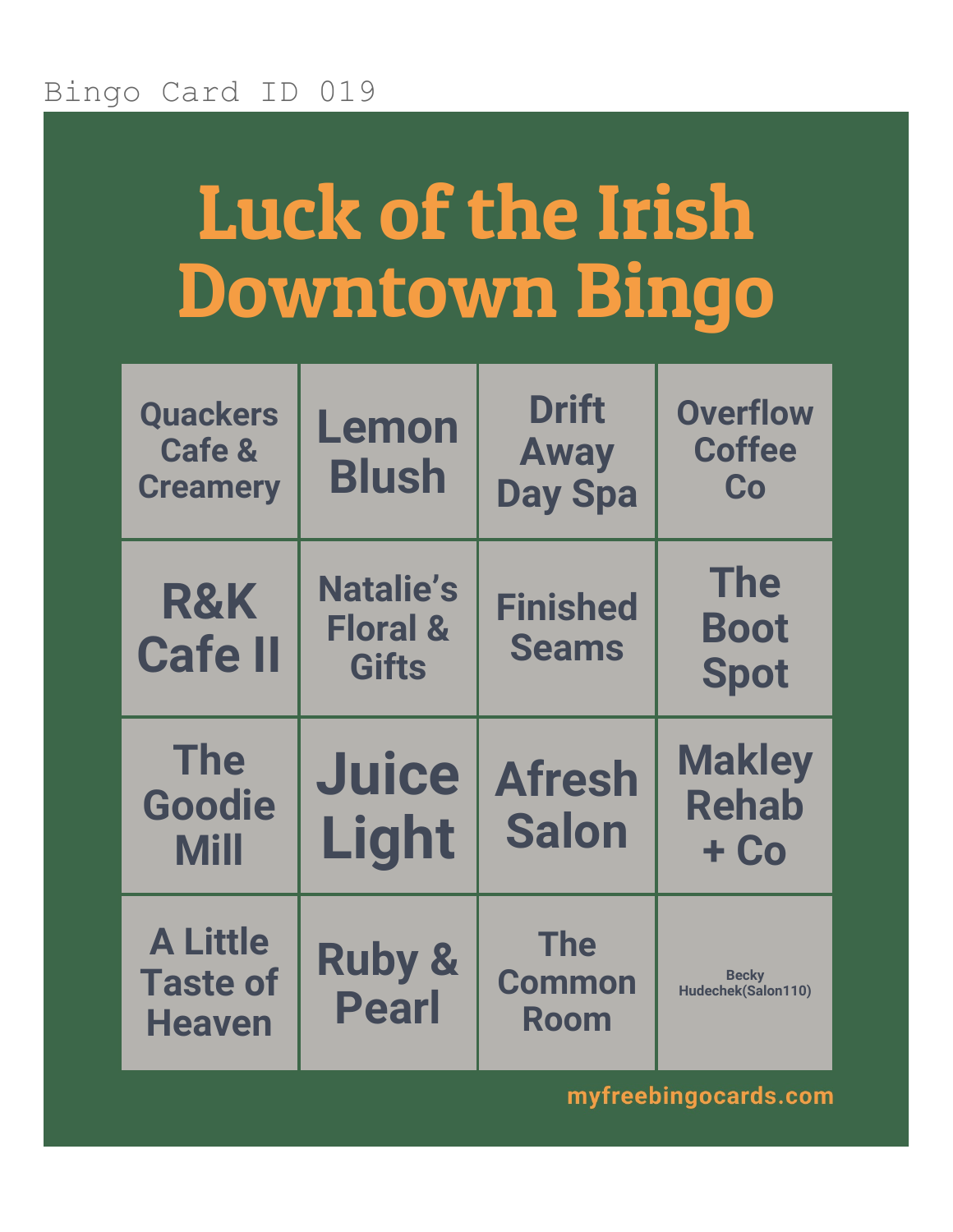## Luck of the Irish Downtown Bingo

| Lemon<br><b>Blush</b>                                   | <b>The</b><br><b>Boot</b><br><b>Spot</b>                | <b>The</b><br><b>Common</b><br>Room | <b>A Little</b><br><b>Taste of</b><br><b>Heaven</b> |
|---------------------------------------------------------|---------------------------------------------------------|-------------------------------------|-----------------------------------------------------|
| <b>Makley</b><br><b>Rehab</b><br>$+$ Co                 | <b>The</b><br>Goodie<br><b>Mill</b>                     | <b>Becky</b><br>Hudechek(Salon110)  | <b>Ruby &amp;</b><br><b>Pearl</b>                   |
|                                                         |                                                         |                                     |                                                     |
| <b>Natalie's</b><br><b>Floral &amp;</b><br><b>Gifts</b> | <b>Quackers</b><br><b>Cafe &amp;</b><br><b>Creamery</b> | <b>R&amp;K</b><br><b>Cafe II</b>    | <b>Drift</b><br><b>Away</b><br><b>Day Spa</b>       |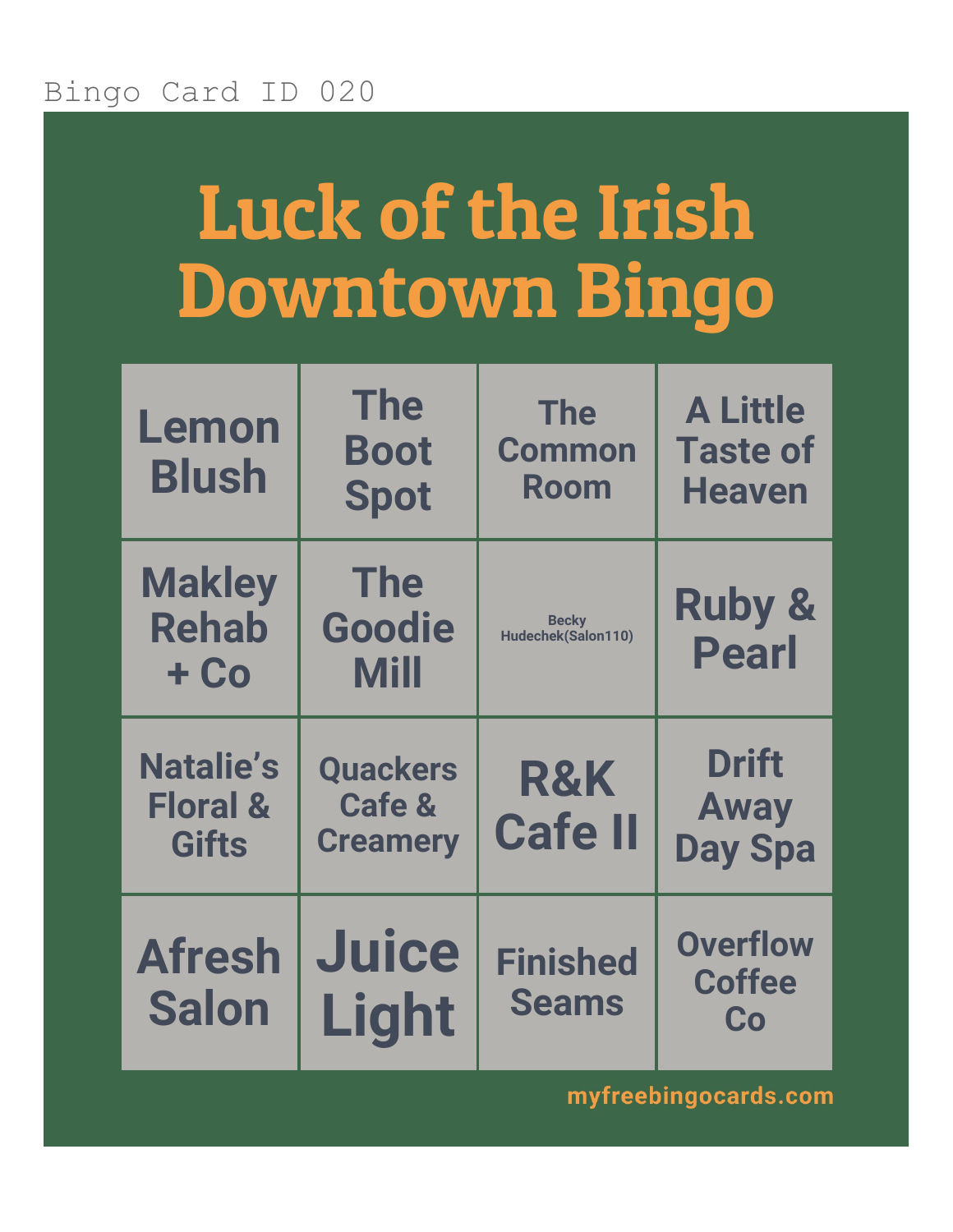## Luck of the Irish Downtown Bingo

| <b>The</b><br>Goodie<br><b>Mill</b>    | <b>The</b><br><b>Common</b><br><b>Room</b>          | <b>Makley</b><br><b>Rehab</b><br>$+$ Co                 | <b>Ruby &amp;</b><br><b>Pearl</b>                       |
|----------------------------------------|-----------------------------------------------------|---------------------------------------------------------|---------------------------------------------------------|
| <b>Afresh</b><br><b>Salon</b>          | <b>Finished</b><br><b>Seams</b>                     | <b>Drift</b><br><b>Away</b><br><b>Day Spa</b>           | <b>Juice</b><br>Light                                   |
| <b>Overflow</b><br><b>Coffee</b><br>Co | <b>A Little</b><br><b>Taste of</b><br><b>Heaven</b> | <b>Becky</b><br>Hudechek(Salon110)                      | Lemon<br><b>Blush</b>                                   |
| R&K<br><b>Cafe II</b>                  | <b>The</b><br><b>Boot</b><br><b>Spot</b>            | <b>Quackers</b><br><b>Cafe &amp;</b><br><b>Creamery</b> | <b>Natalie's</b><br><b>Floral &amp;</b><br><b>Gifts</b> |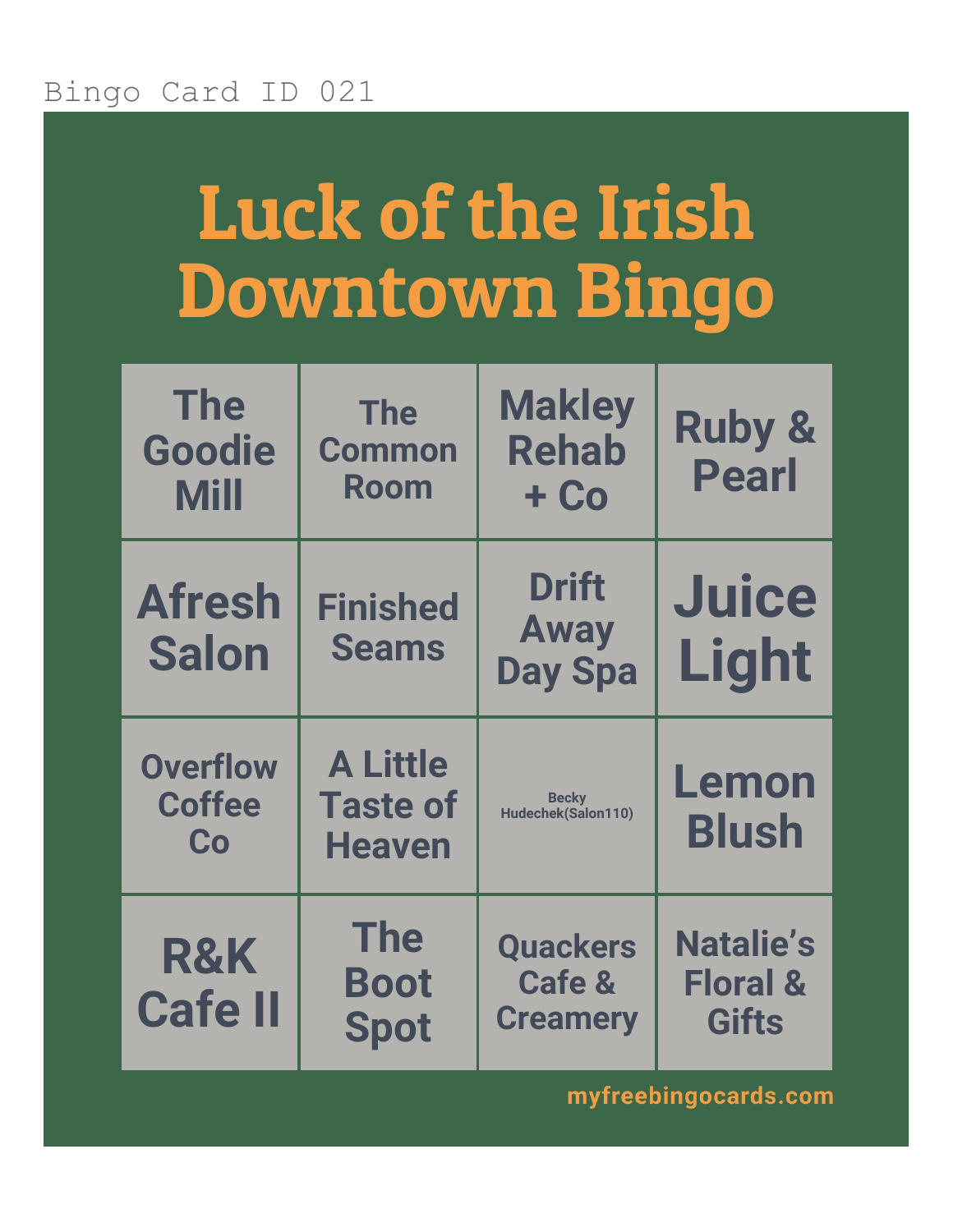## Luck of the Irish Downtown Bingo

| <b>R&amp;K</b><br><b>Cafe II</b>                        | <b>A Little</b><br><b>Taste of</b><br><b>Heaven</b>     | <b>Finished</b><br><b>Seams</b>               | <b>Overflow</b><br><b>Coffee</b><br>Co   |
|---------------------------------------------------------|---------------------------------------------------------|-----------------------------------------------|------------------------------------------|
| <b>Ruby &amp;</b><br><b>Pearl</b>                       | <b>The</b><br>Goodie<br><b>Mill</b>                     | <b>Becky</b><br>Hudechek(Salon110)            | <b>Afresh</b><br><b>Salon</b>            |
| <b>Natalie's</b><br><b>Floral &amp;</b><br><b>Gifts</b> | <b>Quackers</b><br><b>Cafe &amp;</b><br><b>Creamery</b> | <b>Drift</b><br><b>Away</b><br><b>Day Spa</b> | <b>The</b><br><b>Boot</b><br><b>Spot</b> |
| <b>Juice</b><br>Light                                   | <b>Makley</b><br><b>Rehab</b><br>+ Co                   | <b>The</b><br><b>Common</b><br><b>Room</b>    | Lemon<br><b>Blush</b>                    |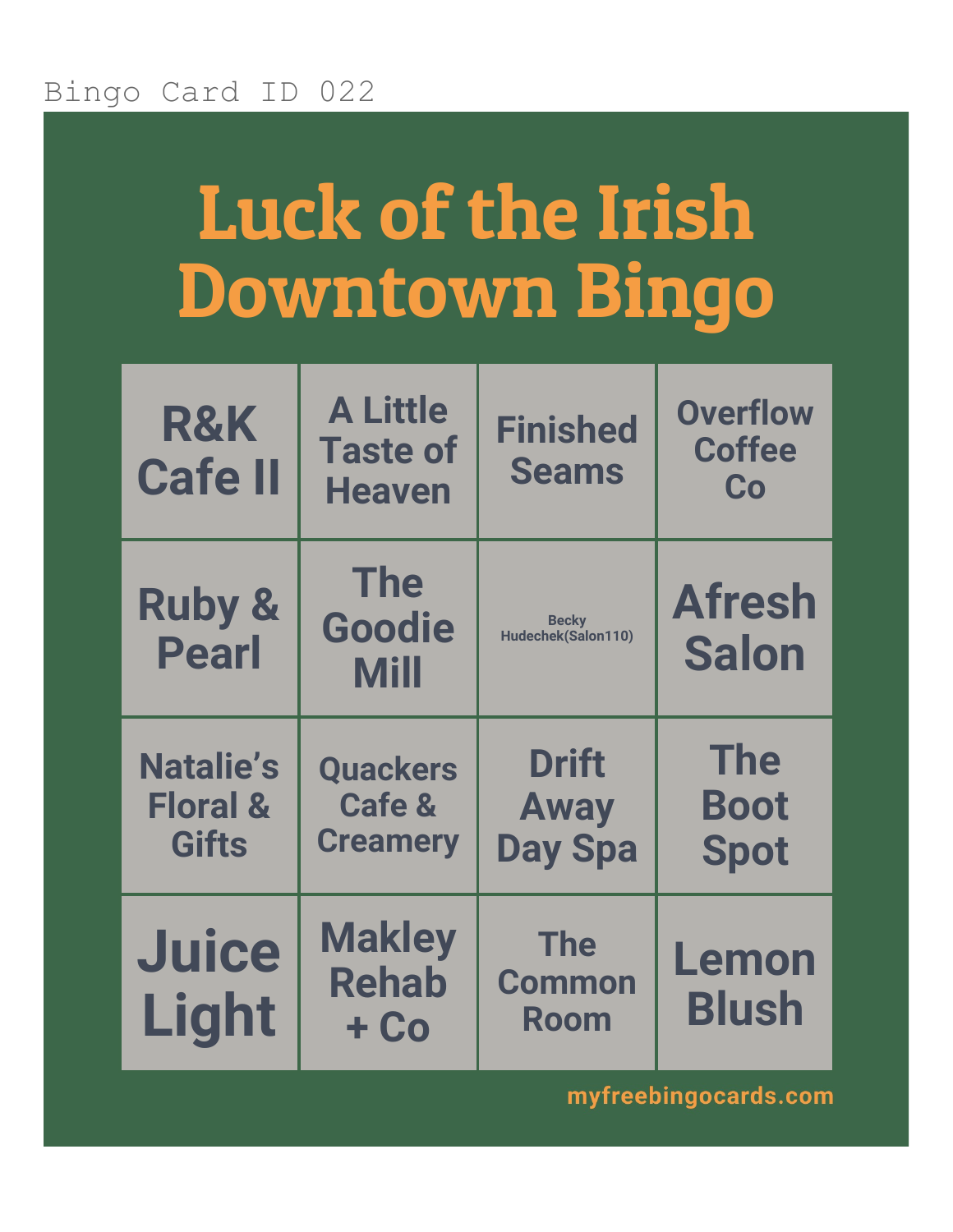# Luck of the Irish Downtown Bingo

| <b>Quackers</b>                                         | <b>Overflow</b>                     | <b>A Little</b>                 | <b>Drift</b>                            |
|---------------------------------------------------------|-------------------------------------|---------------------------------|-----------------------------------------|
| <b>Cafe &amp;</b>                                       | <b>Coffee</b>                       | <b>Taste of</b>                 | <b>Away</b>                             |
| <b>Creamery</b>                                         | Co                                  | <b>Heaven</b>                   | <b>Day Spa</b>                          |
| <b>Natalie's</b><br><b>Floral &amp;</b><br><b>Gifts</b> | <b>R&amp;K</b><br><b>Cafe II</b>    | Lemon<br><b>Blush</b>           | <b>Makley</b><br><b>Rehab</b><br>$+$ Co |
| <b>The</b><br><b>Boot</b><br><b>Spot</b>                | <b>The</b><br>Goodie<br><b>Mill</b> | <b>Finished</b><br><b>Seams</b> | <b>The</b><br><b>Common</b><br>Room     |
| <b>Juice</b>                                            | <b>Afresh</b>                       | <b>Becky</b>                    | <b>Ruby &amp;</b>                       |
| Light                                                   | <b>Salon</b>                        | Hudechek(Salon110)              | <b>Pearl</b>                            |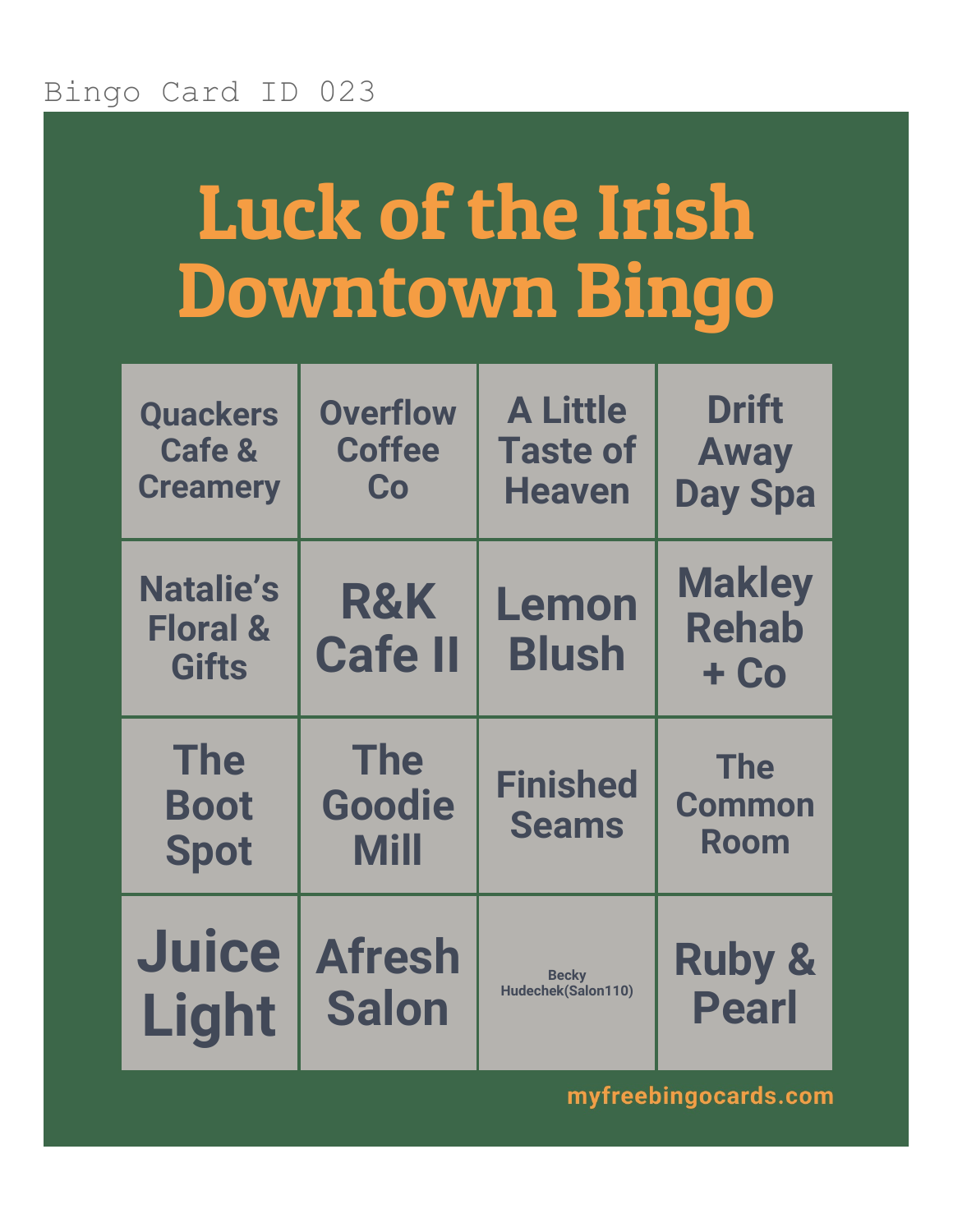# Luck of the Irish Downtown Bingo

| Lemon<br><b>Blush</b>                         | <b>Becky</b><br>Hudechek(Salon110)                      | <b>Quackers</b><br><b>Cafe &amp;</b><br><b>Creamery</b> | <b>The</b><br><b>Common</b><br><b>Room</b>          |
|-----------------------------------------------|---------------------------------------------------------|---------------------------------------------------------|-----------------------------------------------------|
| <b>The</b><br><b>Goodie</b><br><b>Mill</b>    | <b>Ruby &amp;</b><br><b>Pearl</b>                       | <b>Finished</b><br><b>Seams</b>                         | <b>Makley</b><br><b>Rehab</b><br>$+$ Co             |
| <b>The</b><br><b>Boot</b><br><b>Spot</b>      | <b>Natalie's</b><br><b>Floral &amp;</b><br><b>Gifts</b> | <b>R&amp;K</b><br><b>Cafe II</b>                        | <b>A Little</b><br><b>Taste of</b><br><b>Heaven</b> |
| <b>Drift</b><br><b>Away</b><br><b>Day Spa</b> | <b>Juice</b><br><b>Light</b>                            | <b>Overflow</b><br><b>Coffee</b><br>Co                  | <b>Afresh</b><br><b>Salon</b>                       |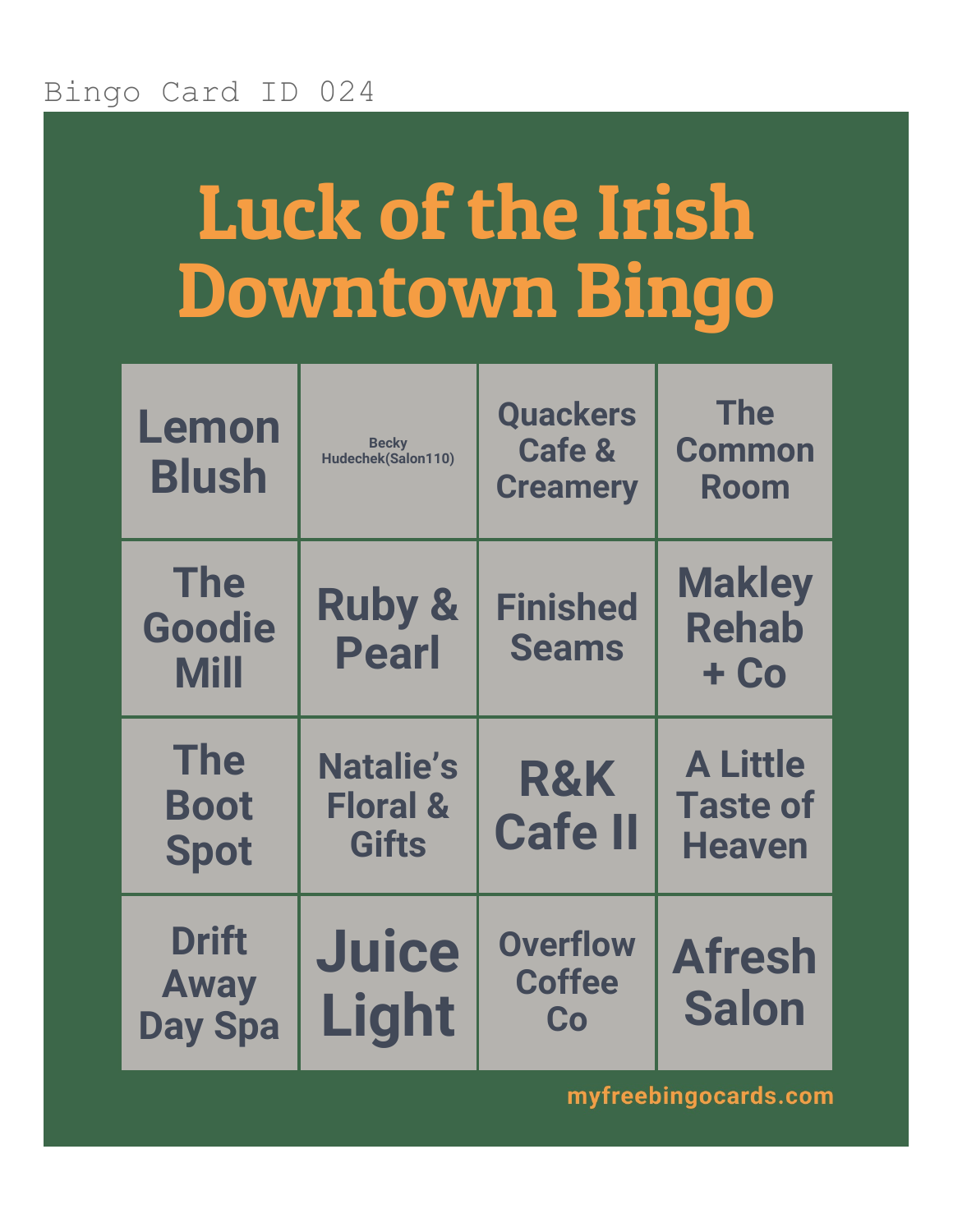## Luck of the Irish Downtown Bingo

| <b>The</b><br><b>Boot</b><br><b>Spot</b> | <b>Finished</b><br><b>Seams</b>                     | <b>Drift</b><br><b>Away</b><br><b>Day Spa</b> | <b>Natalie's</b><br><b>Floral &amp;</b><br><b>Gifts</b> |
|------------------------------------------|-----------------------------------------------------|-----------------------------------------------|---------------------------------------------------------|
| R&K<br><b>Cafe II</b>                    | <b>A Little</b><br><b>Taste of</b><br><b>Heaven</b> | <b>Overflow</b><br><b>Coffee</b><br>Co        | <b>Quackers</b><br><b>Cafe &amp;</b><br><b>Creamery</b> |
| <b>The</b><br><b>Common</b><br>Room      | <b>Becky</b><br>Hudechek(Salon110)                  | <b>Juice</b><br>Light                         | <b>Makley</b><br><b>Rehab</b><br>$+$ Co                 |
| <b>Ruby &amp;</b><br><b>Pearl</b>        | <b>The</b><br><b>Goodie</b><br><b>Mill</b>          | <b>Afresh</b><br><b>Salon</b>                 | Lemon<br><b>Blush</b>                                   |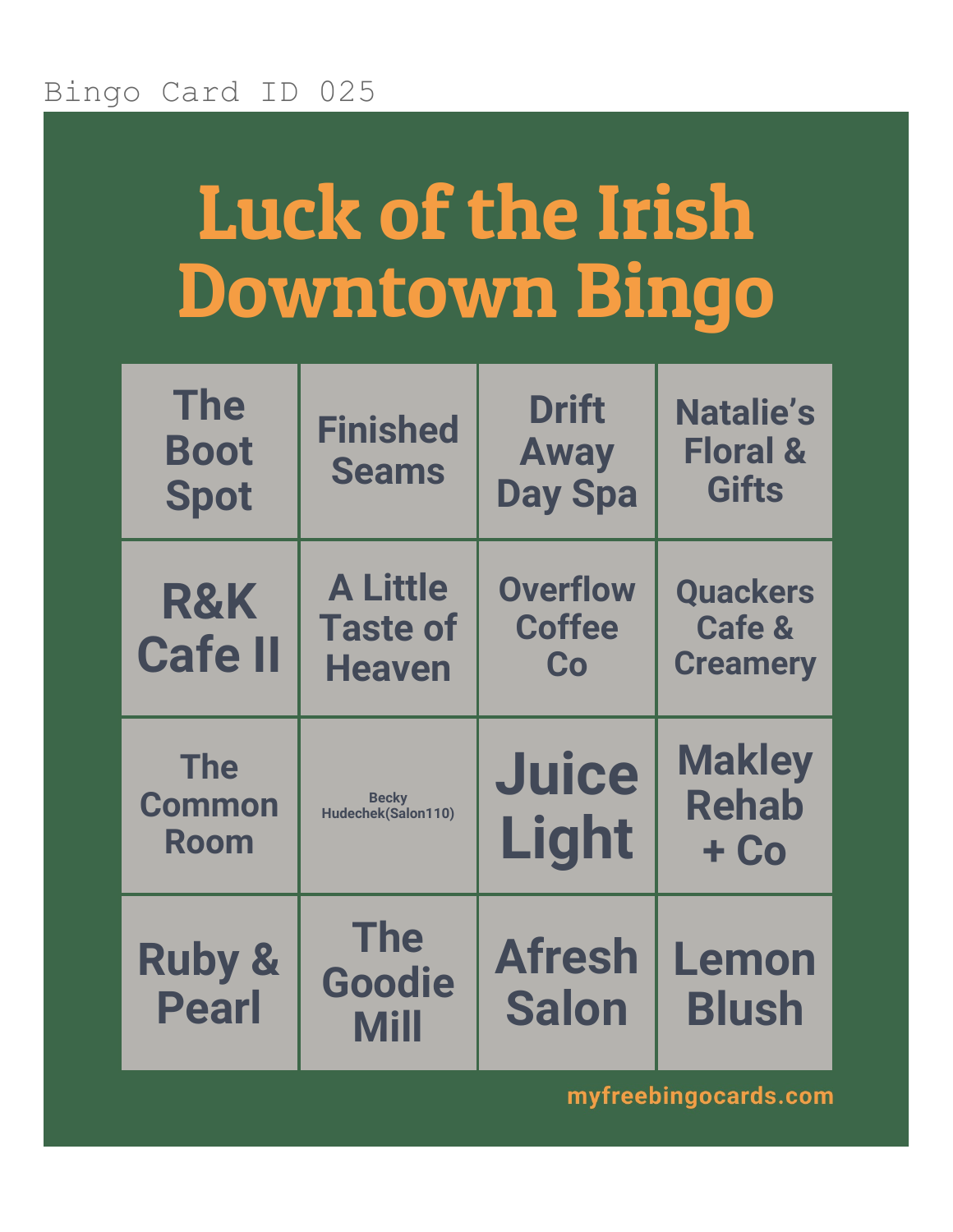# Luck of the Irish Downtown Bingo

| <b>A Little</b><br><b>Taste of</b><br><b>Heaven</b> | <b>Makley</b><br><b>Rehab</b><br>$+$ Co | <b>Overflow</b><br><b>Coffee</b><br>Co                  | Lemon<br><b>Blush</b>                    |
|-----------------------------------------------------|-----------------------------------------|---------------------------------------------------------|------------------------------------------|
| <b>Afresh</b><br><b>Salon</b>                       | <b>R&amp;K</b><br><b>Cafe II</b>        | <b>Quackers</b><br><b>Cafe &amp;</b><br><b>Creamery</b> | <b>Finished</b><br><b>Seams</b>          |
| <b>Drift</b><br><b>Away</b><br><b>Day Spa</b>       | <b>Ruby &amp;</b><br><b>Pearl</b>       | <b>The</b><br><b>Goodie</b><br><b>Mill</b>              | <b>The</b><br><b>Boot</b><br><b>Spot</b> |
| <b>The</b><br><b>Common</b><br>Room                 | <b>Becky</b><br>Hudechek(Salon110)      | <b>Natalie's</b><br><b>Floral &amp;</b><br><b>Gifts</b> | <b>Juice</b><br>Light                    |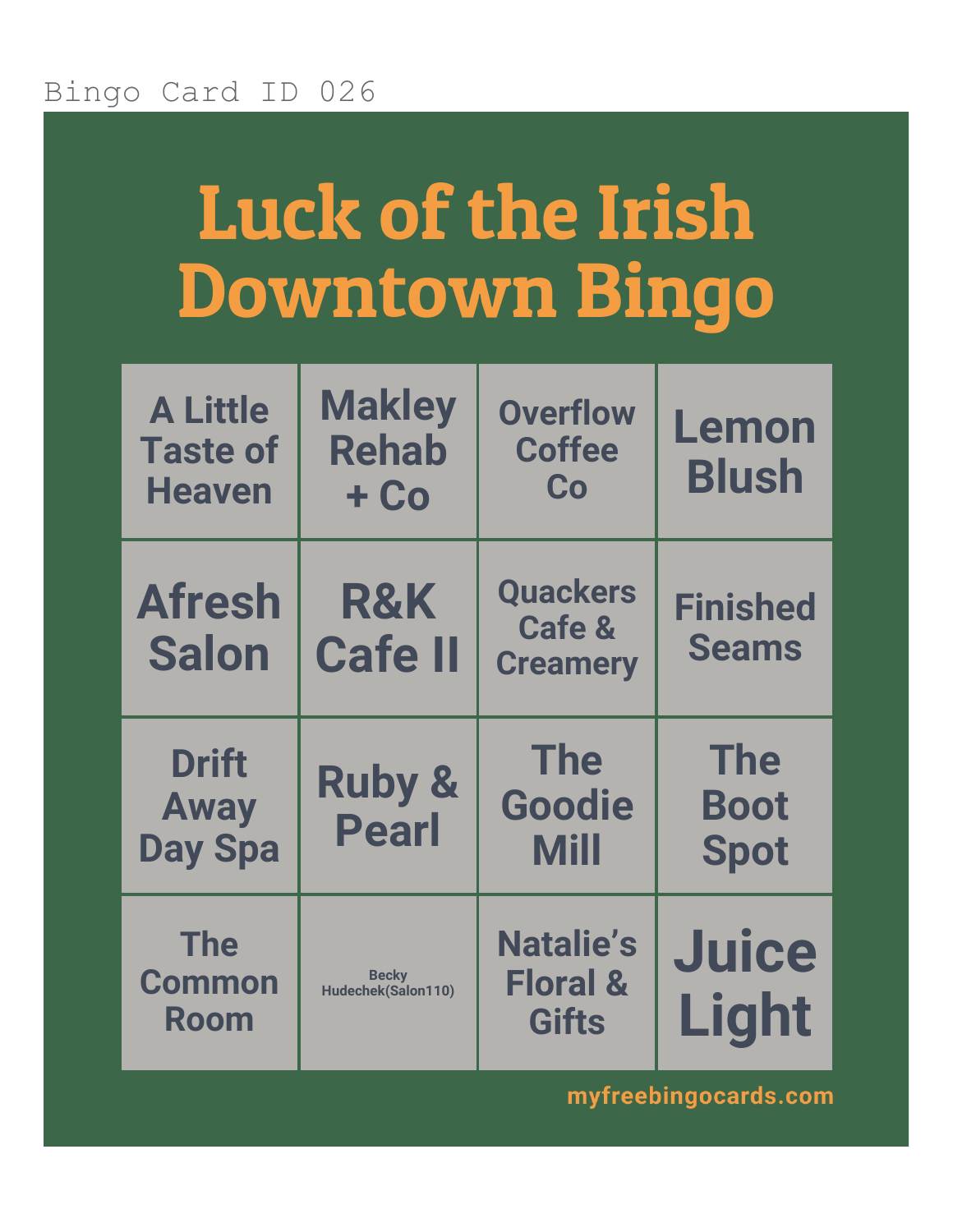# Luck of the Irish Downtown Bingo

| <b>Ruby &amp;</b><br><b>Pearl</b>                       | <b>Makley</b><br><b>Rehab</b><br>$+$ Co    | <b>The</b><br><b>Boot</b><br><b>Spot</b> | <b>A Little</b><br><b>Taste of</b><br><b>Heaven</b> |
|---------------------------------------------------------|--------------------------------------------|------------------------------------------|-----------------------------------------------------|
| <b>Afresh</b><br><b>Salon</b>                           | <b>Finished</b><br><b>Seams</b>            | <b>R&amp;K</b><br><b>Cafe II</b>         | <b>Drift</b><br><b>Away</b><br><b>Day Spa</b>       |
| <b>Natalie's</b><br><b>Floral &amp;</b><br><b>Gifts</b> | <b>The</b><br><b>Common</b><br><b>Room</b> | <b>The</b><br>Goodie<br><b>Mill</b>      | <b>Overflow</b><br><b>Coffee</b><br>Co              |
| <b>Quackers</b><br><b>Cafe &amp;</b><br><b>Creamery</b> | <b>Becky</b><br>Hudechek(Salon110)         | <b>Juice</b><br>Light                    | Lemon<br><b>Blush</b>                               |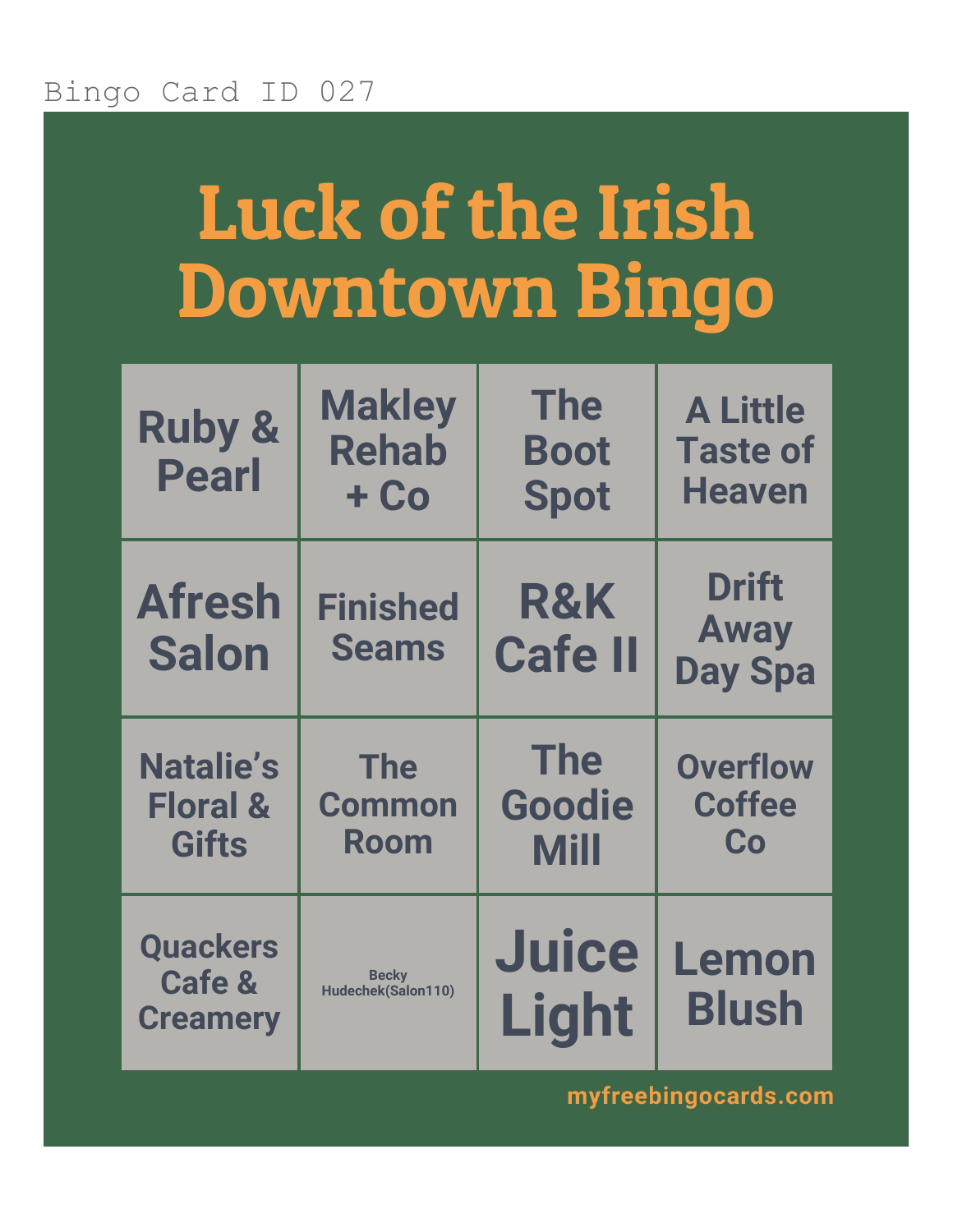## Luck of the Irish Downtown Bingo

| <b>Quackers</b><br><b>Cafe &amp;</b><br><b>Creamery</b> | Lemon<br><b>Blush</b>              | <b>A Little</b><br><b>Taste of</b><br><b>Heaven</b> | <b>Drift</b><br><b>Away</b><br><b>Day Spa</b>           |
|---------------------------------------------------------|------------------------------------|-----------------------------------------------------|---------------------------------------------------------|
| <b>The</b><br><b>Common</b><br>Room                     | <b>Becky</b><br>Hudechek(Salon110) | <b>Finished</b><br><b>Seams</b>                     | <b>Natalie's</b><br><b>Floral &amp;</b><br><b>Gifts</b> |
| <b>Overflow</b><br><b>Coffee</b>                        | <b>Juice</b>                       | <b>Makley</b><br><b>Rehab</b>                       | <b>The</b>                                              |
| Co                                                      | Light                              | $+$ Co                                              | <b>Boot</b><br><b>Spot</b>                              |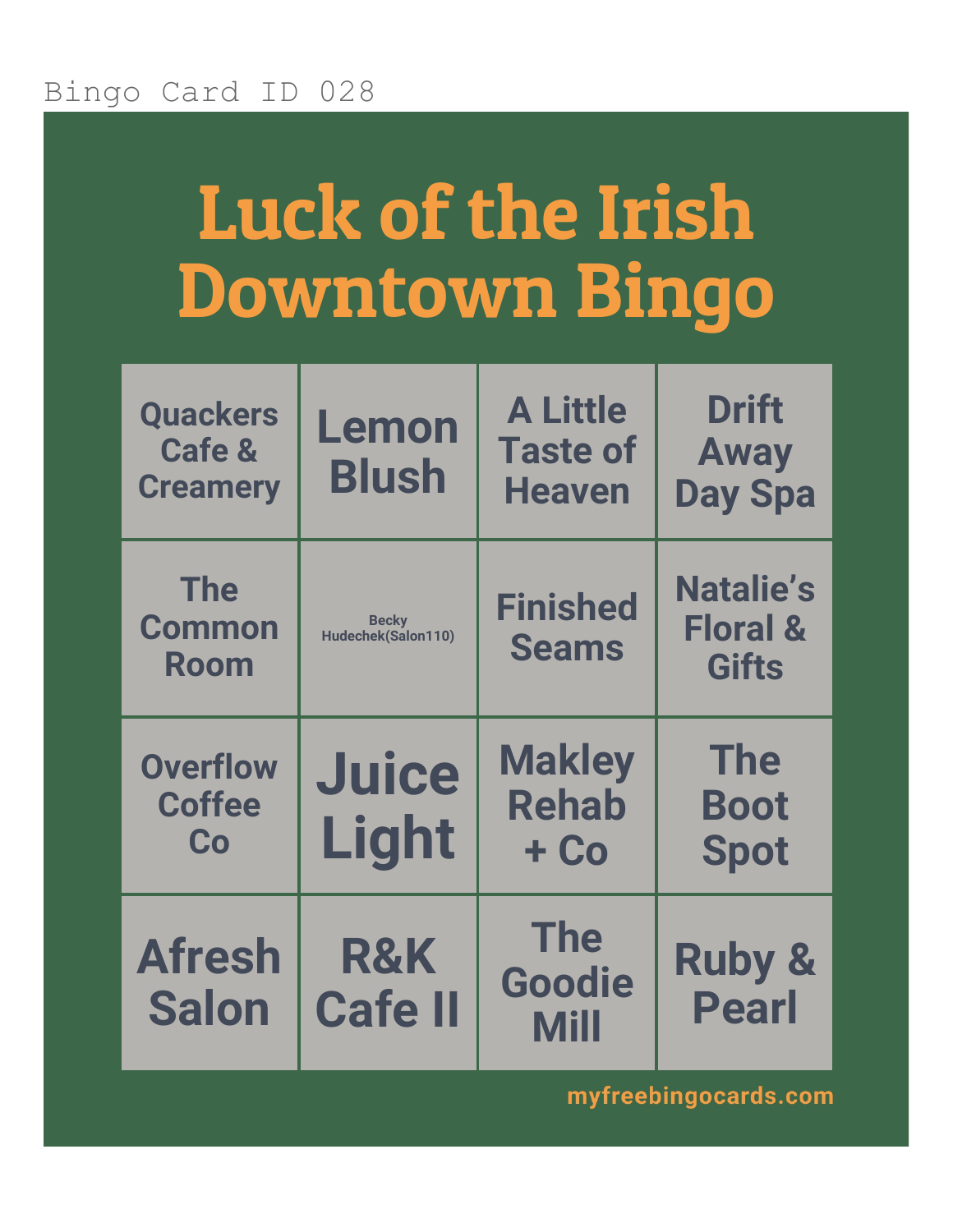# Luck of the Irish Downtown Bingo

| <b>Quackers</b><br><b>Cafe &amp;</b><br><b>Creamery</b> | <b>Becky</b><br>Hudechek(Salon110)       | <b>A Little</b><br><b>Taste of</b><br><b>Heaven</b> | <b>Finished</b><br><b>Seams</b>   |
|---------------------------------------------------------|------------------------------------------|-----------------------------------------------------|-----------------------------------|
| <b>Makley</b><br><b>Rehab</b><br>$+$ Co                 | <b>Afresh</b><br><b>Salon</b>            | <b>Drift</b><br><b>Away</b><br><b>Day Spa</b>       | <b>R&amp;K</b><br><b>Cafe II</b>  |
| <b>Natalie's</b><br><b>Floral &amp;</b><br><b>Gifts</b> | <b>The</b><br><b>Boot</b><br><b>Spot</b> | <b>The</b><br><b>Common</b><br><b>Room</b>          | Lemon<br><b>Blush</b>             |
| <b>Juice</b><br><b>Light</b>                            | <b>The</b><br>Goodie<br><b>Mill</b>      | <b>Overflow</b><br><b>Coffee</b><br>Co              | <b>Ruby &amp;</b><br><b>Pearl</b> |